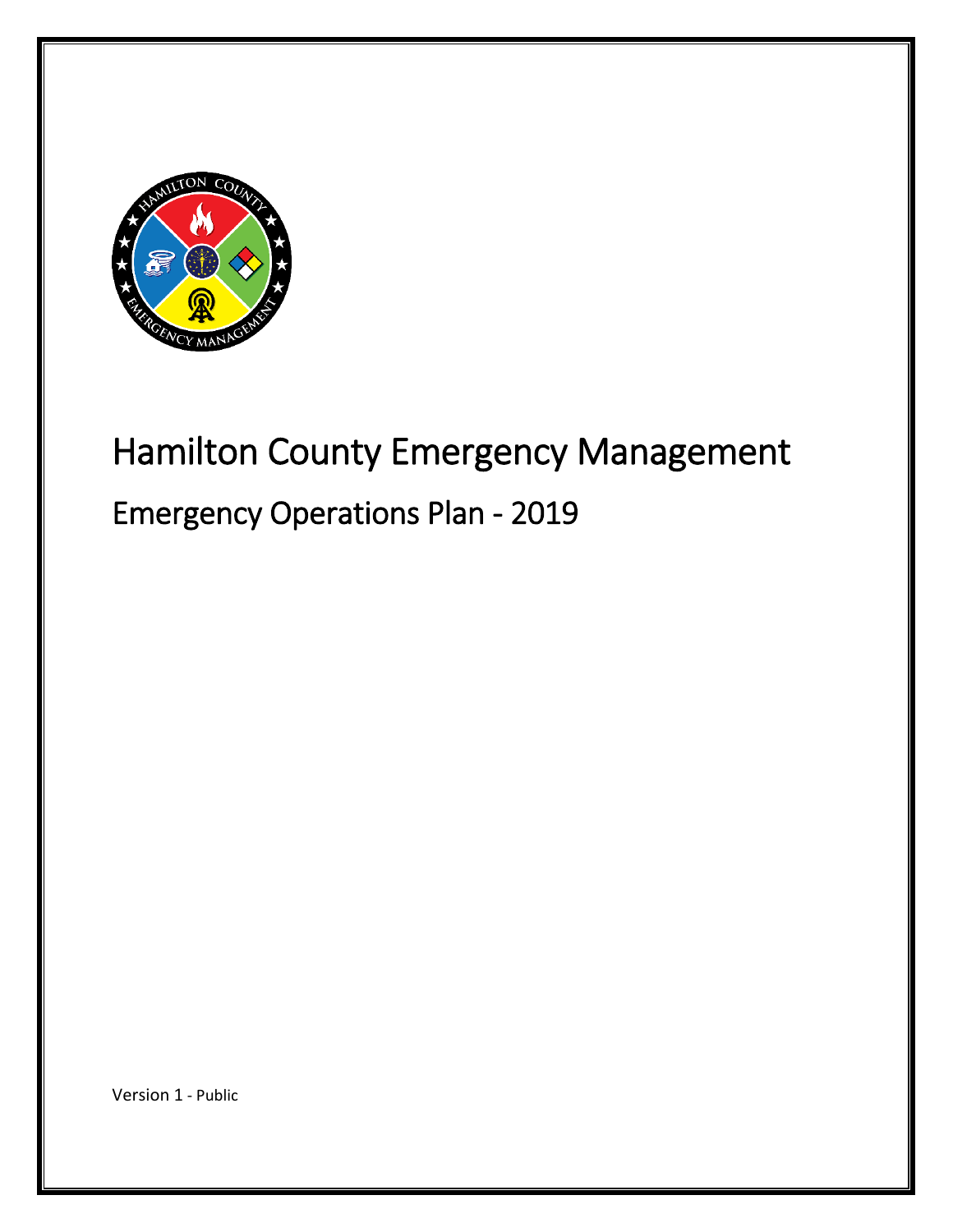

Hamilton County Emergency Management<br>Emergency Operations Plan

# Contents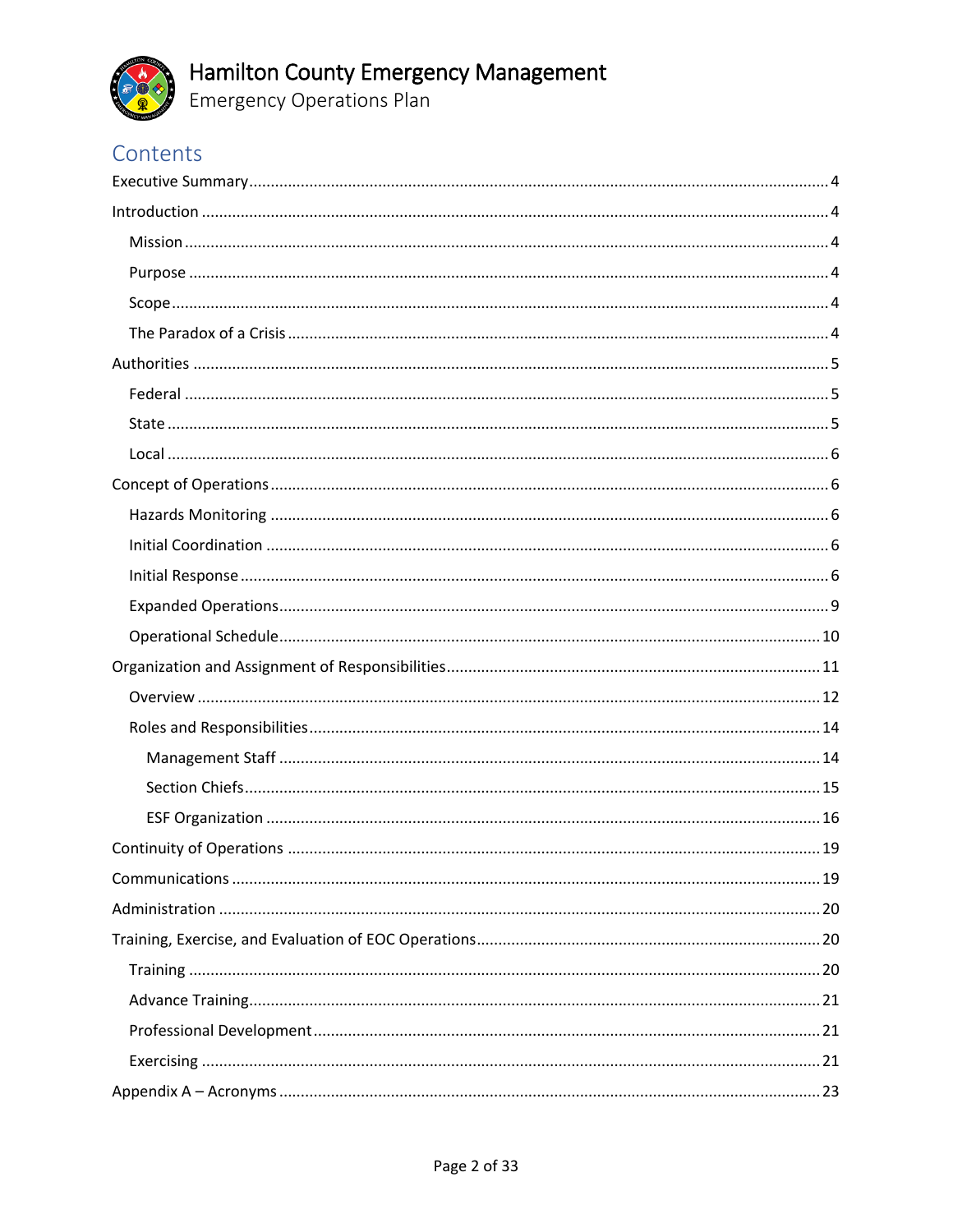

# Hamilton County Emergency Management<br>Emergency Operations Plan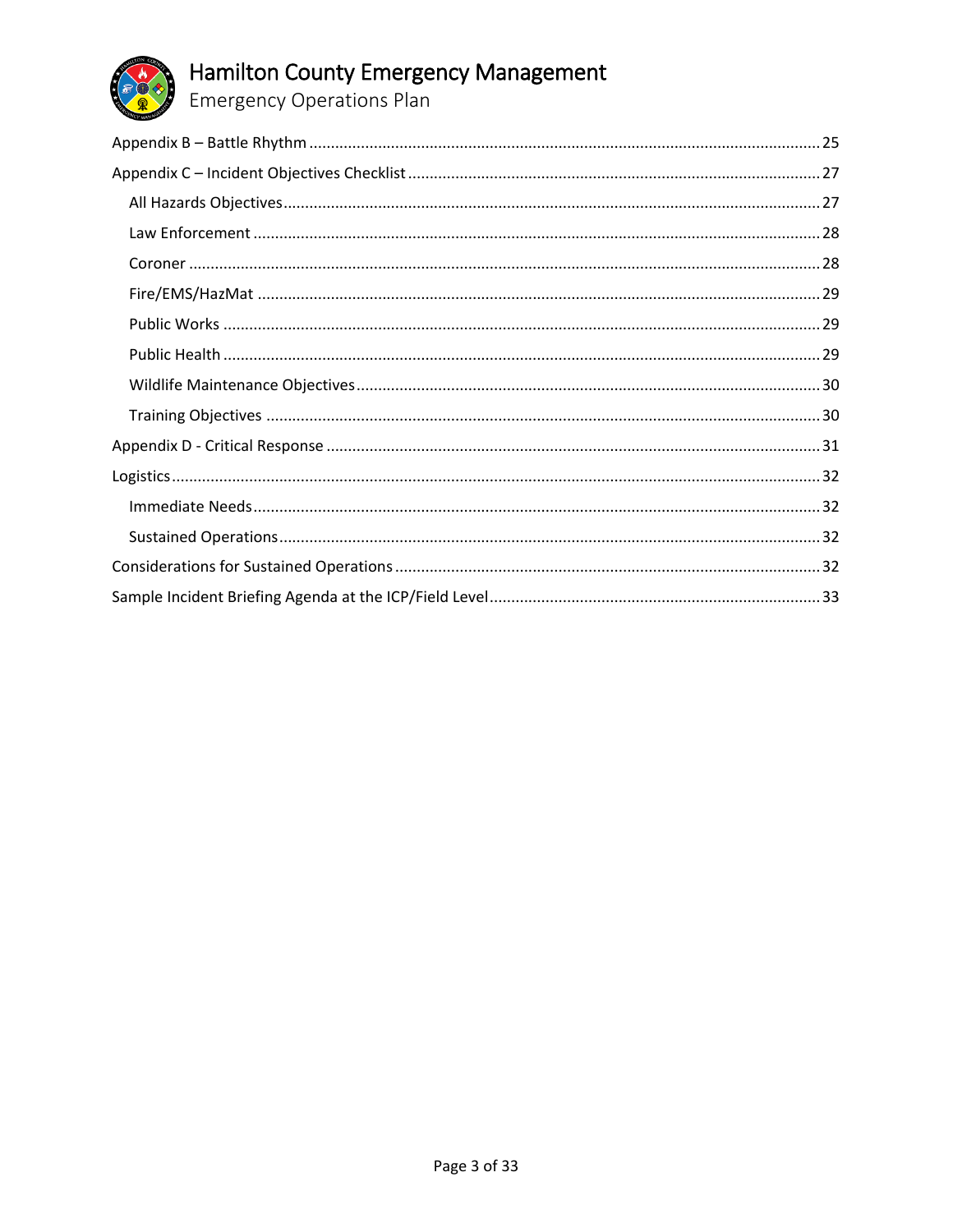

Emergency Operations Plan

## <span id="page-3-0"></span>Executive Summary

Hamilton County established the County's Comprehensive Emergency Management Plan (CEMP) as the basis for the county-wide emergency management program, including all phases of emergency management (response, recovery, mitigation, and preparedness). The CEMP is approved by the county commissioners, mayors, town presidents, the sheriff, county auditor, and many others as indicated on the signature page of the plan. The CEMP establishes the foundation for an emergency response to many different types of emergencies and disasters. The Emergency Operations Plan (EOP) establishes how Hamilton County Emergency Management (HCEM) will monitor for hazards, respond to, and operate during an emergency or disaster. This plan shall support the CEMP through the implementation of the plan and supported by standard operating procedures and checklists to ensure an efficient implementation of this EOP and the CEMP.

### <span id="page-3-1"></span>Introduction

#### <span id="page-3-2"></span>**Mission**

To protect life and property, the Hamilton County Emergency Operations Center, referred here on after as the EOC, will utilize all available resources to conduct emergency and disaster operations for Hamilton County. The EOC will gather, analyze, and disseminate disaster-related information and will ensure coordinated emergency or disaster response activities are carried out effectively and efficiently.

#### <span id="page-3-3"></span>Purpose

The purpose of the EOP is to outline the processes, procedures, organizational structures, and systems that are in place to direct and coordinate emergency operations.

#### <span id="page-3-4"></span>Scope

Within the CEMP, an all-hazards approach to emergency and disaster response operations in Hamilton County is outlined. Effective management and coordination of county response activities are carried out in collaboration with local municipalities and county agencies, to include primary agencies, support agencies, non-governmental agencies, and private sector organizations, all of which fulfill the roles of the emergency support functions (ESFs) within the EOC.

#### <span id="page-3-5"></span>The Paradox of a Crisis

Emergency management professionals, FEMA, and many higher education institutions understand and teach the theories associated with the paradox of a crisis. The demand of needs cannot be met by the time constraints or available resources, thereby not meeting the public's expectations resulting in not meeting pollical expectations and a capability/capacity gap is established (see the graphic on the following page. HCEM will make every effort to coordinate response and recovery activities to meet capability/capacity gaps in hopes of avoiding the paradox of a crisis; however, HCEM also understands this paradox is a part of every response and recovery effort.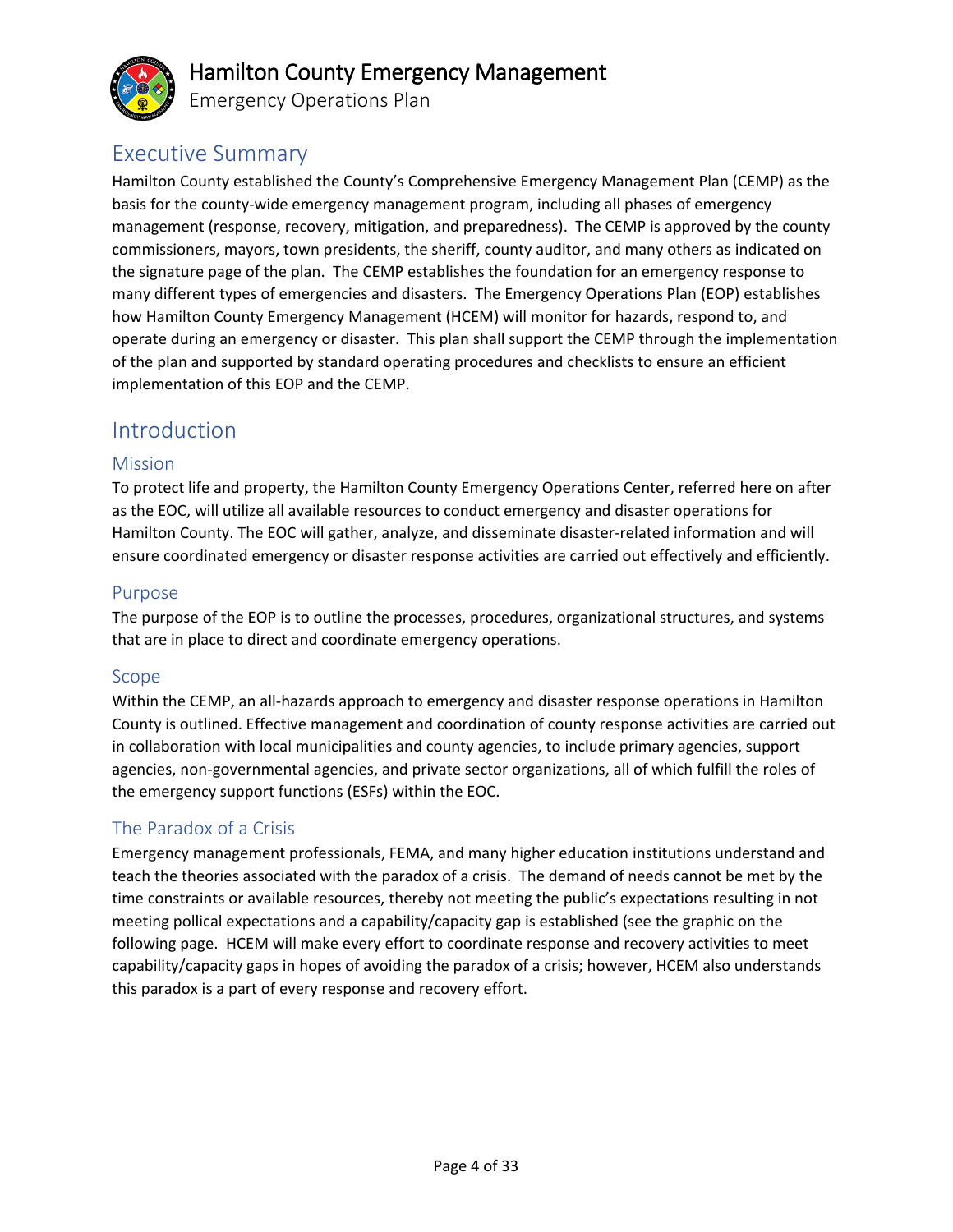

# The Paradox of Crises



# <span id="page-4-0"></span>Authorities

#### <span id="page-4-1"></span>Federal

- 1. Robert T. Stafford Disaster Relief and Emergency Assistance Act, 42 United States Code (USC) 5121 et seq.
- 2. Homeland Security Act of 2002
- 3. Public Health Security and Bioterrorism Preparedness and Response Act
- 4. Homeland Security Presidential Directive 5
- 5. Homeland Security Presidential Directive 7
- 6. Homeland Security Presidential Directive 8
- 7. Homeland Security Presidential Directive 9
- 8. Homeland Security Presidential Directive 21
- 9. Post Katrina Reform Act of 2006
- 10. National Incident Management System (NIMS), December 2008
- 11. National Response Framework (NRF), January 2008
- 12. Overview Support Functions, January 2008
- 13. Sandy Recovery Improvement Act 2013
- 14. National Preparedness Report 2012
- 15. Superfund Amendment Re-Authorization Act (SARA Title III)
- 16. Guide on EOC Management and Operations, IS-775 (FEMA)

#### <span id="page-4-2"></span>State

- 1. Indiana Code 10-14-3, Emergency Management and Disaster Law
- 2. Indiana Code 10-14-5, Emergency Management Assistance Compact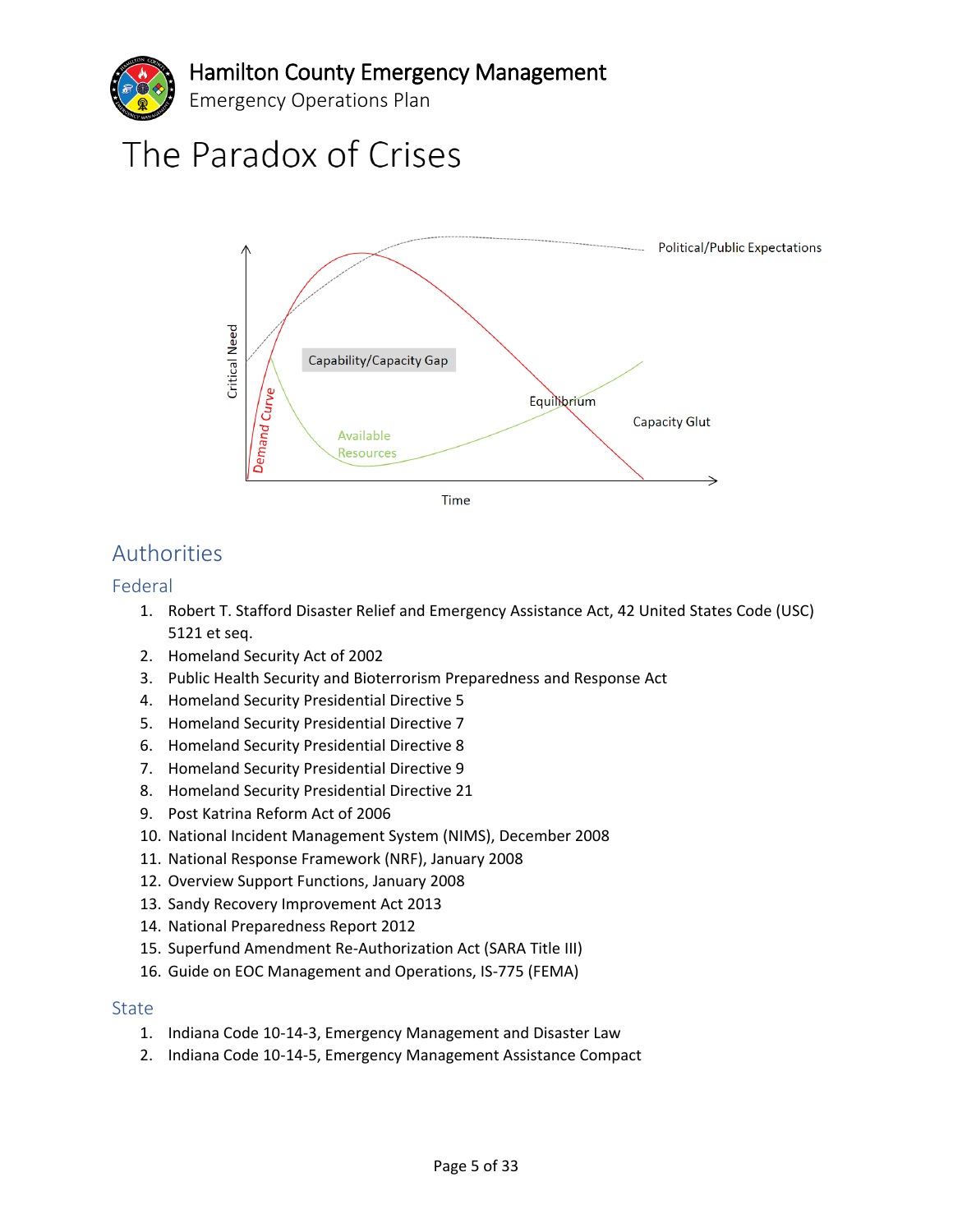

#### <span id="page-5-0"></span>Local

- 1. Hamilton County Code of Ordinance Title 10, Article 14
- 2. Hamilton County Comprehensive Emergency Management Plan

# <span id="page-5-1"></span>Concept of Operations

#### <span id="page-5-2"></span>Hazards Monitoring

- 1. HCEM has an on-call rotation to ensure one member of the HCEM staff is on-call. It is the responsibility of the on-call person to activity monitor hazards and potential threats by:
	- a. Reviewing the IDHS Daily Brief
	- b. Review information from the NWS, SPC, WPC, and CPC
	- c. Monitor news outlets and other alerting systems
	- d. When possible and during their normal shift, monitor radio traffic including the following talkgroup: EMA Admin, EMA, Dispatch 1-5, Fire Dispatch, Fire Control, OPS 301, OPS 311, and any other talkgroups.
	- e. Maintain a charged mobile phone and keep it with them at all times to receive alerts
		- i. Monitor text messages from the CAD
		- ii. Monitor text messages from the weather notification system
	- f. Monitor the email account alerts from school corporations, municipalities, and other organizations
- 2. Active 911

The Executive Director and Deputy Director shall maintain access to Active 911 and advise oncall staff in the event of incidents that may require support from HCEM

#### <span id="page-5-3"></span>Initial Coordination

In the event of a potential or actual incident, that may or does require HCEM support; the required personnel will be notified by the on-call representative. The Executive Director of Deputy Director shall determine the best means of communication to coordinate initial response activities, including, but not limited to:

1. Direct phone call

All HCEM personnel and volunteer coordinators are expected to have their mobile phone charged and available to them at all times except while on vacation.

2. Conference call

HCEM may use the County's conference call system, the paid-to-use system, or group dialing

- 3. Group text
- 4. Radio communications using the EMA Admin talkgroup

During initial coordination, roll call will be taken, an overview of the incident will occur, and assignments will be made to available personnel.

#### <span id="page-5-4"></span>Initial Response

Initial response to an incident or emergency occurs within the first hour. During this time period considerations will be made to the following:

1. The need to send an HCEM representative to the scene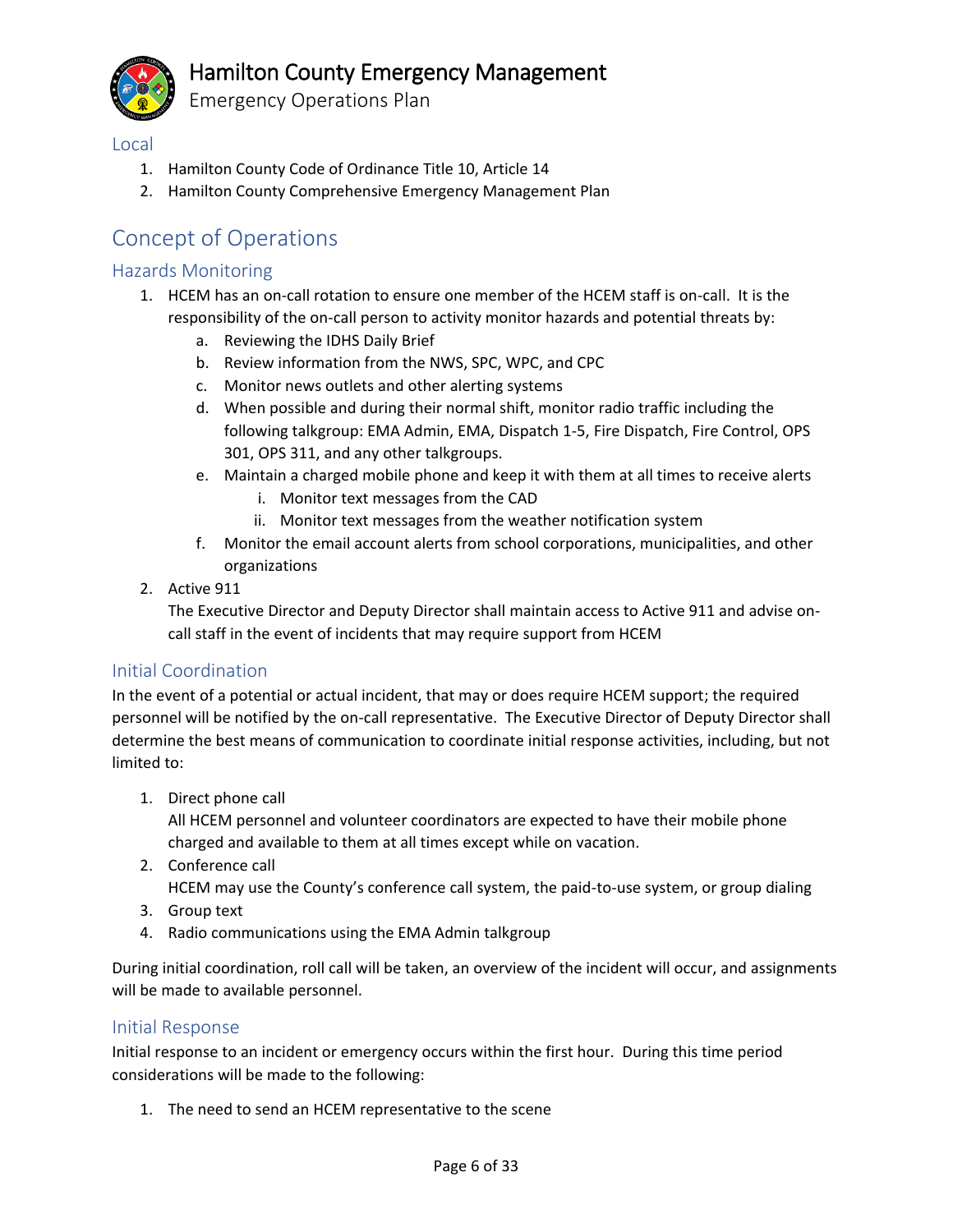

- 
- 2. The need to send out notifications, which may include any of the following and will be determined as dictated by the incident/emergency:
	- a. Send an EOC Alert $<sup>1</sup>$ </sup>
	- b. Send a message through the HCEM app
	- c. Send out a message using the County's notification system
	- d. Contact the NWS for activation of EAS
	- e. Post messages on social media
- 3. The need to activate the EOC
	- a. At the direction of the HCEM Executive Director and/or Deputy Director, the EOC activation level is raised
	- b. Any change in the EOC activation level requires the following notifications:
		- i. EOC Alert
		- ii. Update EOC status in WebEOC
		- iii. Post a message on WebEOC County Incidents board stating the EOC is activated and why
		- iv. Update social media status
		- v. Send out a notification via the HCEM App
- 4. The need to activate employees and volunteers
	- a. The Executive Director, Deputy Director, or EOC may dispatch EM staff including, but not limited to, full-time and part-time employees, volunteer EOC personnel, Community Emergency Response Teams (CERT), and/or county Radio Amateur Civil Emergency Service (RACES)
	- b. CERT or RACES Response

All volunteers activated by the EOC are a representative of HCEM and Hamilton County. Members shall only respond as directed by the EOC<sup>2</sup>.

- i. CERT and/or RACES volunteers may serve as a liaison between a command post, local EOC, shelter, sand barn, points of distribution, or other locations deemed necessary by the emergency or disaster
	- 1. CERT may also be used for activities they are trained in such as:
		- a. Light search and rescue
		- b. Triage
		- c. First aid
		- d. Traffic and pedestrian control
	- 2. RACE may also be used for activities they are trained in such as:
		- a. Communications support at any location
		- b. Storm reporting
		- c. Windshield damage assessments
- ii. All deployed personnel shall be deemed to be in an activated status by the Executive Director in compliance with Indiana Code.

 $\overline{\phantom{a}}$ 

<sup>&</sup>lt;sup>1</sup> See the EOC Alert Notification Standard Operating Procedure for additional information

<sup>&</sup>lt;sup>2</sup> See the Volunteer Handbook and Policy for additional information.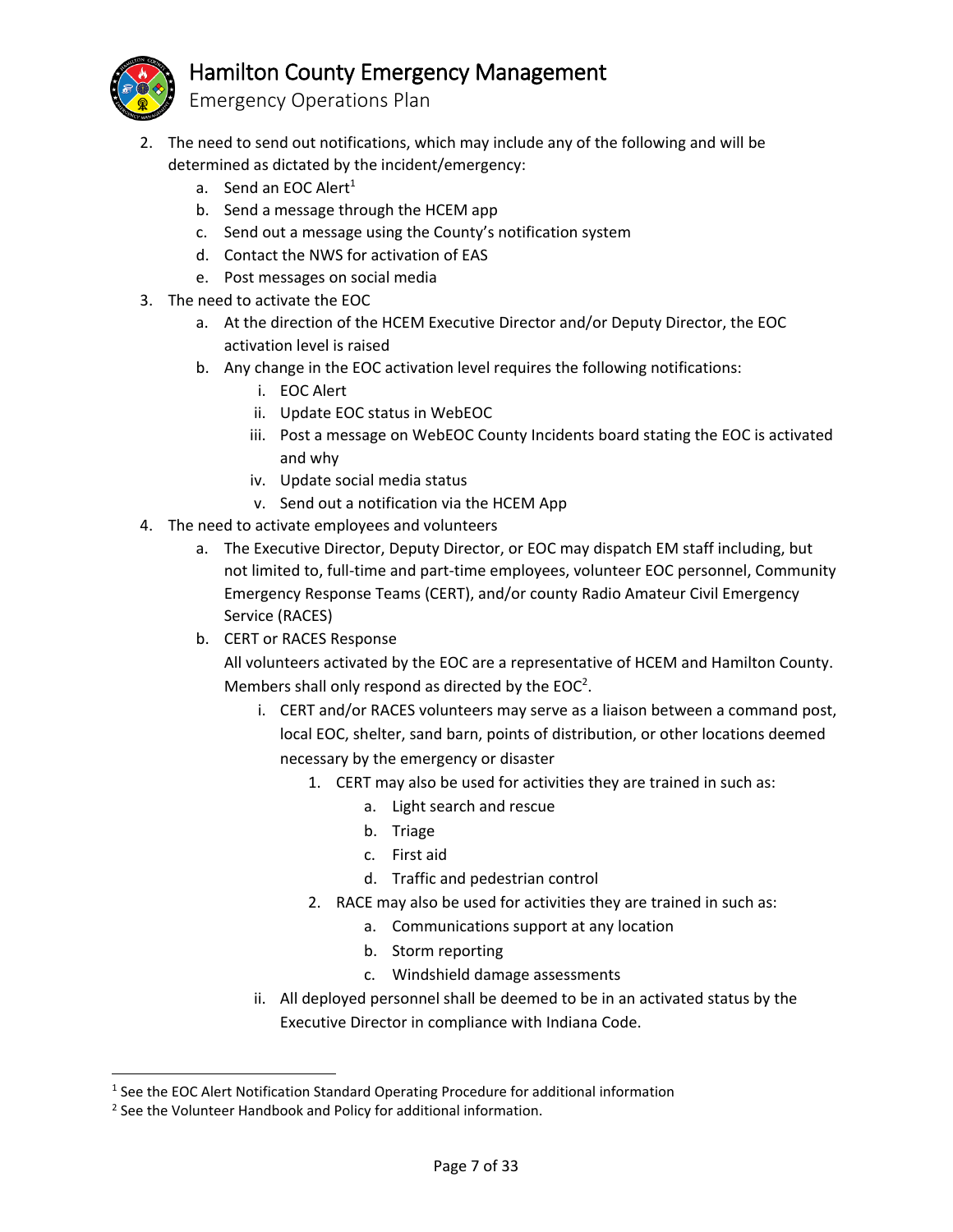

Emergency Operations Plan

- iii. All deployed personnel will be advised what information to report back to the EOC which that may include, but not limited to:
	- 1. Overview of the situations
	- 2. Damage reports
	- 3. Disaster totals
		- a. Number injured
		- b. Number dead
		- c. Number of structures damaged<sup>3</sup>
			- i. Destroyed
			- ii. Major
			- iii. Minor
			- iv. Affected
	- 4. Levels of local EOC staffing
	- 5. Local EOC needs/requests
	- 6. Number of shelter occupants
	- 7. Quantities of supplies distributed
- iv. All deployed personnel will be advised the frequency of reporting to the EOC; however, the baseline is every hour on the hour for critical incidents
- 5. The need to begin resource requests
- 6. The need to establish a staging location
- 7. Begin planning for multiple operational periods and the needs for sustained operations
	- a. Short-term logistical support planning for:
		- i. Staging areas
		- ii. Personnel to assist with logistics transport
			- 1. Noblesville Parks
			- 2. Hamilton County Parks
		- iii. Command posts
		- iv. Port-o-lets
		- v. Light towers
		- vi. Water
		- vii. Ice

 $\overline{a}$ 

- viii. Tents
- ix. Food
- b. Long-term logistical support planning for:
	- i. Establish shifts for personnel in the field and in the EOC in accordance with the battle rhythm
	- ii. Fuel support of deployed assists
	- iii. Activation of shelters
	- iv. Integration of other teams or resources

<sup>&</sup>lt;sup>3</sup> See the Preliminary Damage Assessment SOP and Field Guide for additional information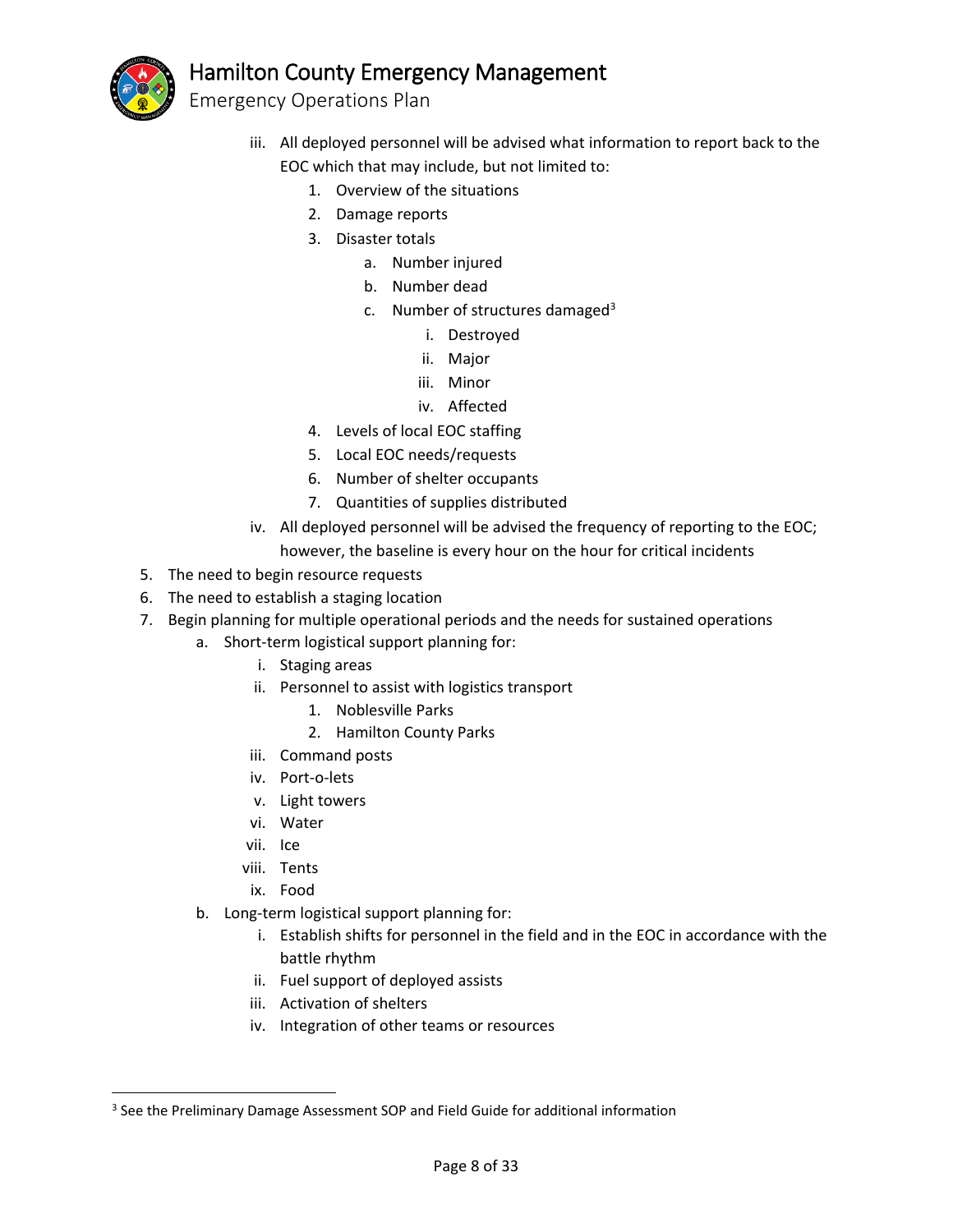

 $\overline{a}$ 

# Hamilton County Emergency Management

Emergency Operations Plan

#### <span id="page-8-0"></span>Expanded Operations

- 1. During disaster or emergency incidents, the EOC, as the central coordination point for County disaster response operations.
- 2. The EOC is a facility staffed through rapid mobilization by key personnel. It is designed and equipped to permit the coordination and implementation of actions at the county level to save lives, preserve property, and alleviate human suffering.
- 3. Should the EOC become inoperable, an alternate site will be chosen, and departments/agencies notified.
	- a. The primary alternate site is the Noblesville Fire Department, Station 76 located at 16800 Hazel Dell Rd south of State Road 32, Noblesville, Indiana<sup>4</sup>.
	- b. The alternate secondary site is Carmel's EOC
	- c. The alternate tertiary site is the County Fairgrounds
- 4. The HCEM Executive Director recommends to the Board of Hamilton County Commissioners, emergency actions to be implemented and monitors potential emergency conditions within the County and the State of Indiana on a 24-hour-a-day basis.
- 5. The HCEM Executive Director and HCEM staff shall monitor potential emergency conditions and make appropriate notifications. It is the responsibility of the HCEM Executive Director to ensure senior leadership is aware of any serious conditions that may affect the County.
- 6. During a disaster response, each ESF representative in the EOC will remain under the administrative control of their agency; however, they will function under the supervision of the EOC Manager.
- 7. County responses to emergency or disaster situations are conducted utilizing the National Incident Management System (NIMS), guidelines outlined in the National Response Framework (NRF), and the CEMP.
- 8. Activation of the EOC is done at the direction of the HCEM Executive Director or the Deputy Director. The EOC will be activated at one of four designated levels as set forth below. Each elevated level assumes the requirements and conditions of the previous, lower activation level.
	- a. Level IV Activation Limited Emergency Conditions: A situation has occurred or may occur to warrant further actions.
	- b. Level III Activation Active Emergency Conditions: A situation has occurred requiring limited activation of the EOC.
	- c. Level II Activation Significant Emergency Conditions: A situation has occurred requiring full activation of the EOC.
	- d. Level I Activation Full Emergency Conditions: A situation has occurred requiring full activation of the EOC and assembly of the Policy Group.

<sup>&</sup>lt;sup>4</sup> See the EOC Relocation Standard Operating Procedures for additional information.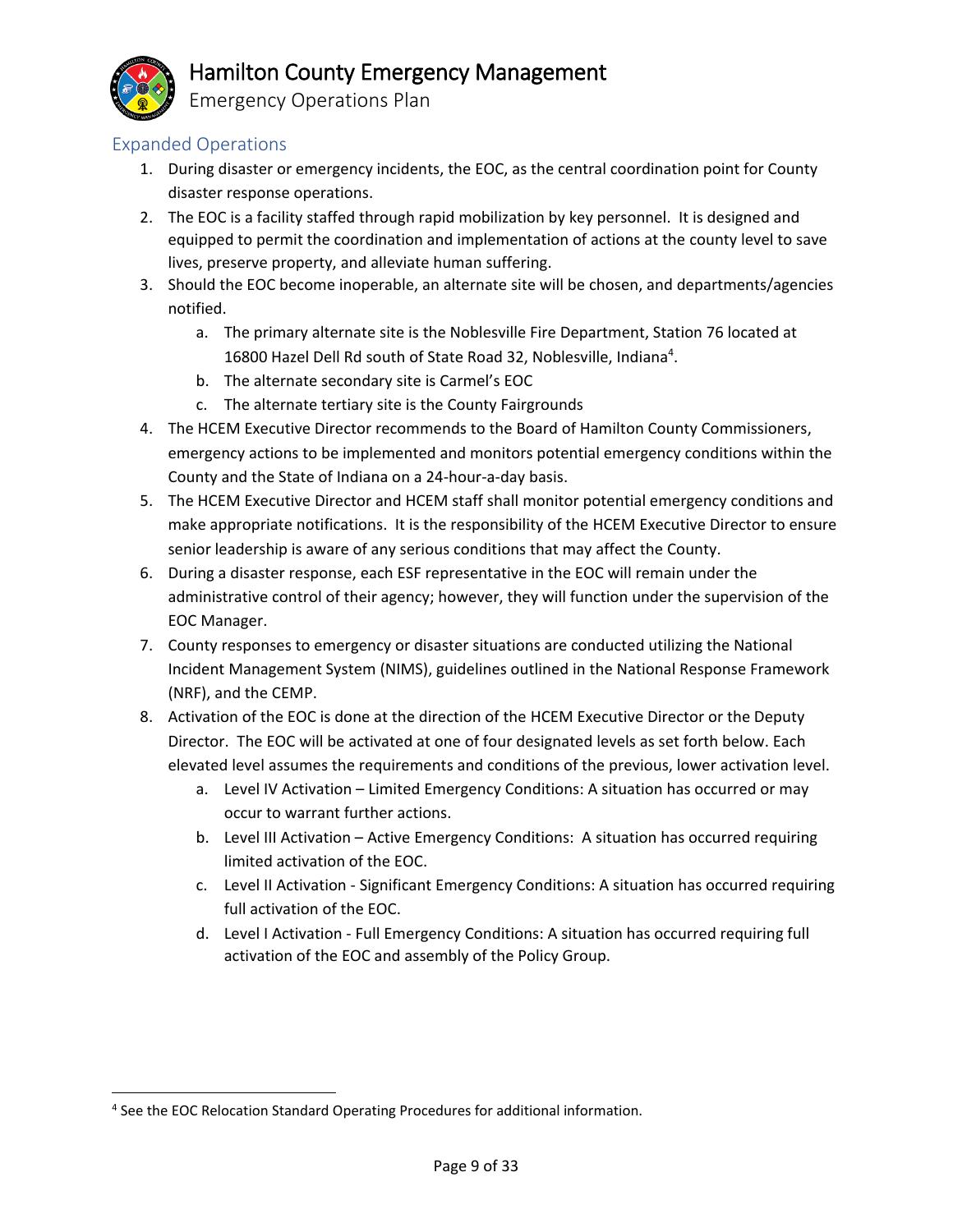

Emergency Operations Plan

#### <span id="page-9-0"></span>Operational Schedule

The EOC shall utilize the established operational schedule or battle rhythm to manage the timeliness of the operations. The battle rhythm shall be implemented as quickly as possible to ensure effective management of the EOC and the implementation of the planning process.

| <b>Time</b> | <b>Action</b>                                           | <b>Responsibility</b>       |
|-------------|---------------------------------------------------------|-----------------------------|
| 0700        | IAP and SitRep are Complete                             | <b>Planning Chief</b>       |
|             | Section Chief's Meeting (Incoming and outgoing)         | <b>Section Chiefs</b>       |
| 0730        | <b>Conduct Shift Brief</b>                              | <b>Outgoing EOC Manager</b> |
| 0800        | Situation Report and Incident Action Plan are Published | <b>Planning Chief</b>       |
| 0900        | County-wide Conference Call                             | <b>EOC Manager</b>          |
|             | <b>Executive Summary</b>                                | <b>Planning Chief</b>       |
| 1000        | <b>IDHS Conference Call</b>                             | <b>EOC Manager</b>          |
|             | Ensure COP is Accurate/Publish Updated Map(s) if needed | GIS                         |
| 1100        | <b>Executive Summary</b>                                | <b>Planning Chief</b>       |
| 1200        | Weather and Hydrology Review                            | <b>Planning Chief</b>       |
| 1300        | <b>Executive Summary</b>                                | <b>Planning Chief</b>       |
|             | Section Chief's Meeting                                 | <b>Section Chiefs</b>       |
| 1400        | Ensure COP is Accurate/Publish Updated Map(s) if needed | GIS                         |
|             | Mid-Shift Brief                                         | All Personnel               |
| 1500        | <b>Executive Summary</b>                                | Planning Chief              |
| 1700        | Weather and Hydrology Review                            | <b>Planning Chief</b>       |
|             | <b>Executive Summary</b>                                | <b>Planning Chief</b>       |
|             | <b>ESF Situation Reports are Due</b>                    | <b>ESFs</b>                 |
| 1800        | After Action Comments Submitted                         | All Personnel               |
| 1900        | SitRep & IAP Complete                                   | <b>Planning Chief</b>       |
| 1900        | Section Chief's Meeting (Incoming and outgoing)         | <b>Section Chiefs</b>       |
| 1930        | Conduct Shift Brief                                     | <b>Outgoing EOC Manager</b> |
| 2000        | Publish SitRep and IAP                                  | <b>Planning Chief</b>       |
| 2100        | <b>Executive Summary</b>                                | <b>Planning Chief</b>       |
| 2200        | Ensure COP is Accurate/Publish Updated Map(s) if needed | GIS                         |
| 0000        | Weather and Hydrology Review                            | Planning Chief              |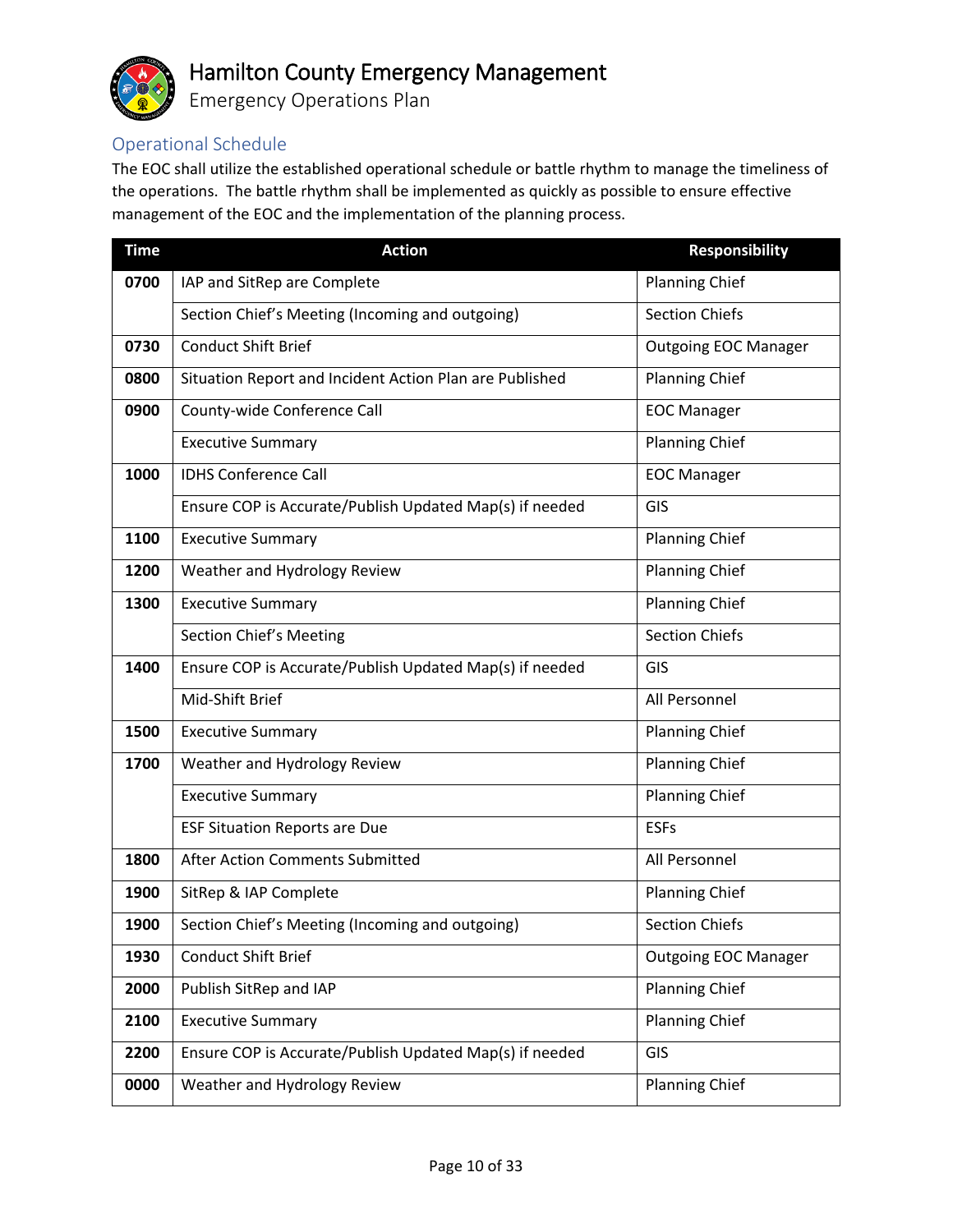

Emergency Operations Plan

| Time | <b>Action</b>                                           | <b>Responsibility</b> |
|------|---------------------------------------------------------|-----------------------|
| 0100 | Section Chief's Meeting                                 | <b>Section Chiefs</b> |
| 0200 | Ensure COP is Accurate/Publish Updated Map(s) if needed | GIS                   |
| 0500 | <b>Executive Summary</b>                                | <b>Planning Chief</b> |
|      | Weather and Hydrology Review                            | <b>Planning Chief</b> |
|      | <b>ESF Situation Reports Due</b>                        | <b>ESFs</b>           |
| 0600 | <b>After Action Comments</b>                            | All Personnel         |

# <span id="page-10-0"></span>Organization and Assignment of Responsibilities

The organizational structure of the EOC is as follows:



*Figure 1: EOC Organizational Structure*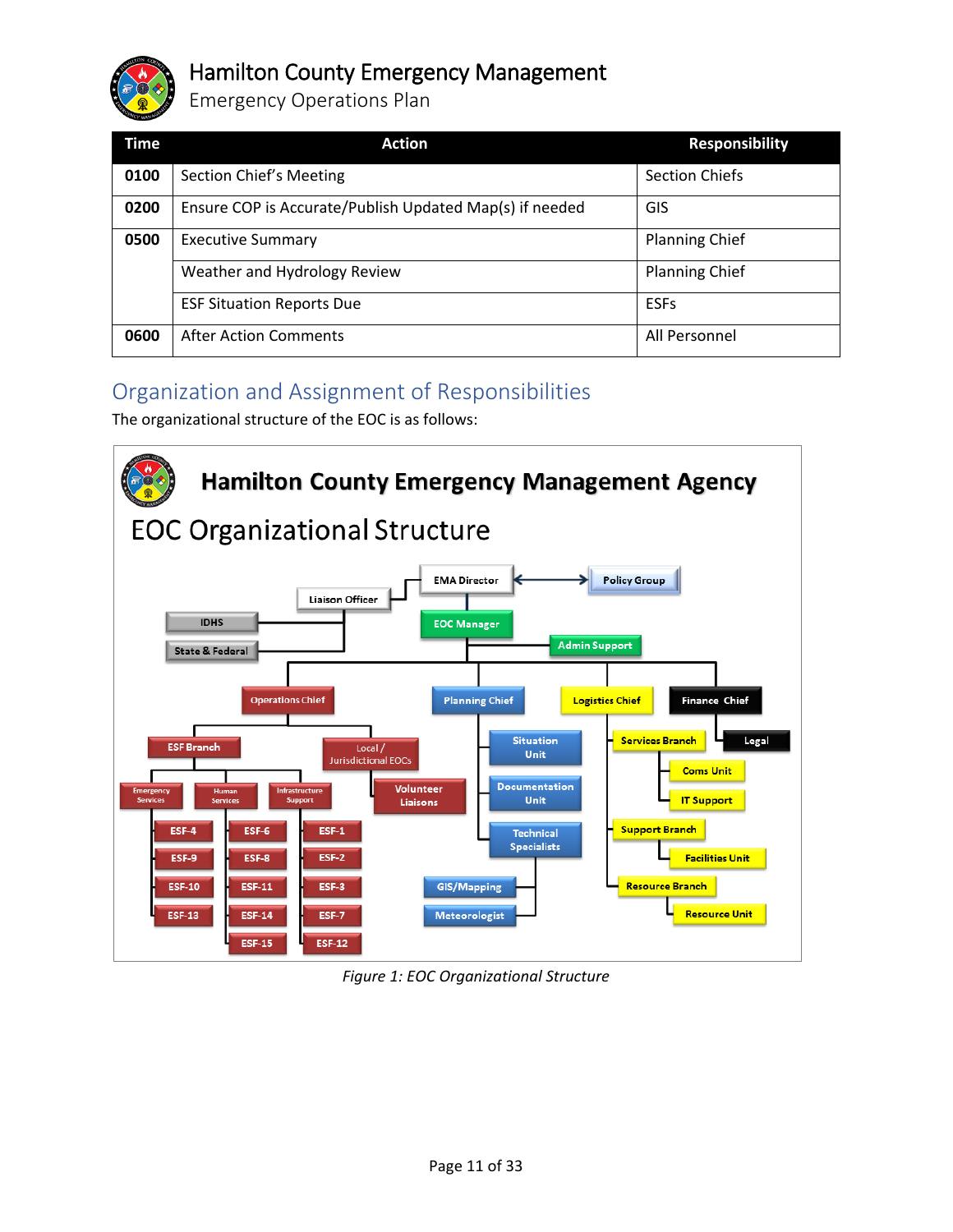

Emergency Operations Plan

#### <span id="page-11-0"></span>Overview

The organizational structure for any response shall be dictated by the incident; however, the organization structure shall follow the CEMP and utilize the NIMS. Personnel deployed to the field shall support the lead agency or incident commander (IC) as determined by the IC. The EOC shall be organized as needed into six major functional groups: Policy, Management, Operations, Planning, Logistics, and Finance and Administration.

1. Policy Group

The Policy Group is a committee convened during Level I Activations or whenever strategic executive-level decisions are required in accordance with the CEMP.

- a. Policy Group will be in strategic command of countywide disaster response operations and will determine overall county disaster response goals.
	- i. The Policy Group would include but is not limited to:
		- 1. County Commissioners
		- 2. County Council
		- 3. Local Elected Officials
		- 4. HCEM Executive Director
- 2. Management Section

The Management Section provides operational direction and control of the EOC response activities. The section carries out the strategic directives of the Policy Group and sets operational objectives for the county-wide response. Management Section personnel may include:

- a. EOC Manager
- b. Safety Officer
- c. Liaison Officer
- d. Public Information Officer (PIO)
- 3. Operations Section

The Operations Section is responsible for conducting disaster response activities within the EOC. Fully activated, this Section would consist of the ESF Branch and Local Jurisdictional Liaison Branch. Operations Section personnel may include:

- a. Operations Section Chief
	- i. ESF Branch Director
		- 1. Emergency Services Group Coordinator
			- a. ESF 4 Firefighting Coordinator
			- b. ESF 9 Search and Rescue Coordinator
			- c. ESF 13 Public Safety and Security Coordinator
		- 2. Human Services Group Coordinator
			- a. ESF 6 Mass Care Coordinator
			- b. ESF 8 Health Coordinator
			- c. ESF 11 Agriculture and Natural Resources Coordinator
			- d. ESF 14 Long Term Recovery Coordinator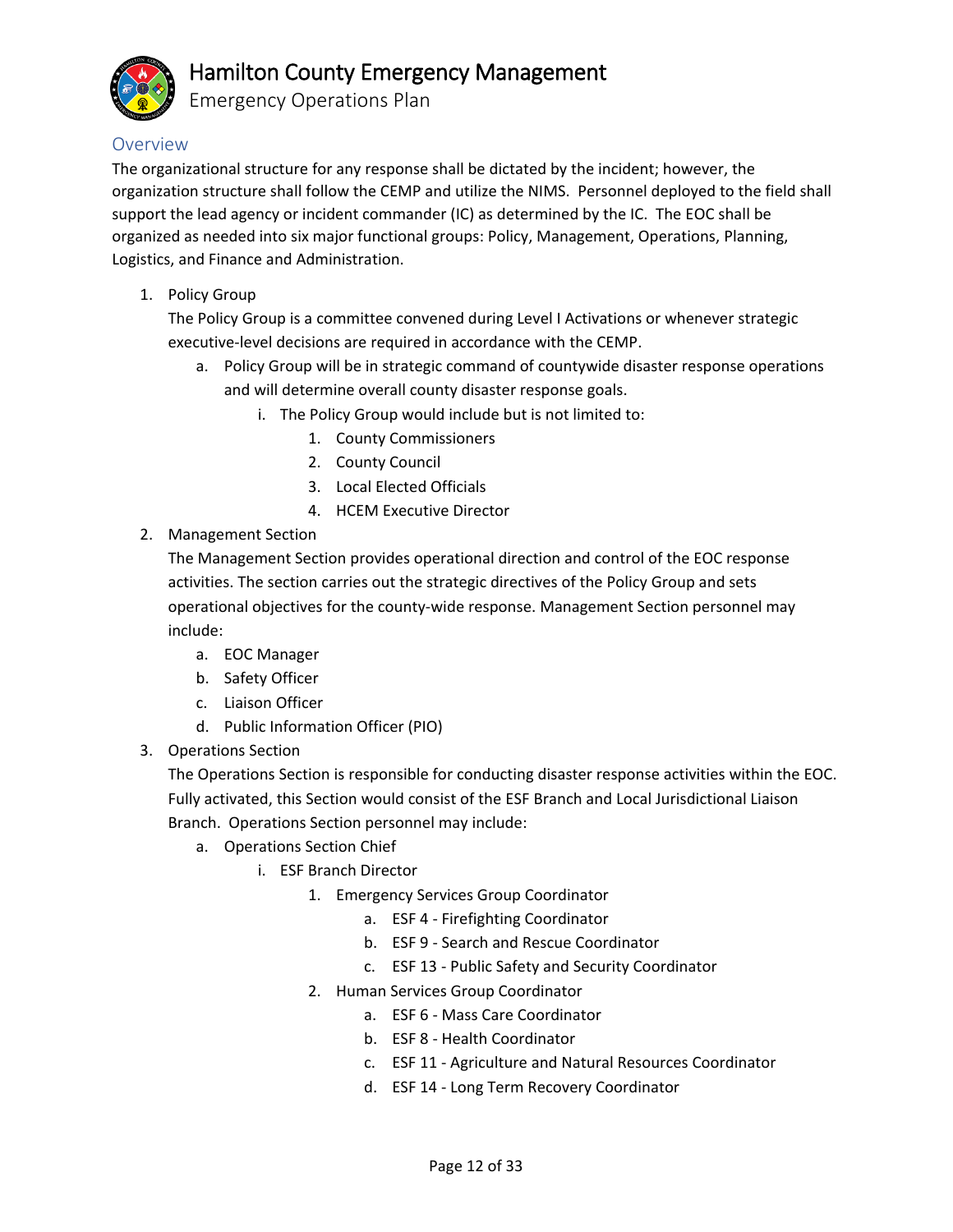

Emergency Operations Plan

- e. ESF 15 External Affairs Coordinator
- 3. Infrastructure Support Group Coordinator
	- a. ESF 1 Transportation Coordinator
	- b. ESF 2 Communications Coordinator
	- c. ESF 3 Public Works Coordinator
	- d. ESF 10 Hazardous Materials Coordinator
	- e. ESF 12 Energy Coordinator
- ii. Local Jurisdictional Liaison Branch
- 4. Planning Section

The Planning Section is responsible for collecting, evaluating, and disseminating information pertaining to the incident, including the creation and dissemination of the County Situation Report (SitRep), tracking resources, creating the incident action plan (IAP), and drafting executive summaries. Planning Section personnel may include:

- a. Planning Section Chief
	- i. Situation Unit Leader
	- ii. Documentation Unit Leader
	- iii. Technical Specialist
		- 1. GIS/Mapping Unit Leader
		- 2. Meteorologist
		- 3. Other technical specialists as needed such as radiological or others as determined by the Planning Section Chief
- 5. Logistics Section

The Logistics Section provides resources support and services for emergency operations. Logistics obtains and provides essential personnel, facilities, equipment, supplies, and services not found within the agencies represented in the EOC. Logistic Section personnel may include:

- a. Logistics Section Chief
	- i. Services Branch Director
		- 1. Communications Unit Leader
		- 2. Information Technology Support Unit Leader
	- ii. Support Branch Director
		- 1. Supply Unit Leader
		- 2. Facilities Unit Leader
			- a. Food Safety
	- iii. Resource Branch Director
		- 1. Resource Unit Leader
- 6. Finance and Administration Section

The Finance and Administration Section provides general administrative, finance, and legal support related to EOC operations. Personnel from other County Agencies will conduct activities of this section. Personnel from other local agencies may be called to assist as required. Finance/Admin Section personnel may include:

a. Finance and Administration Section Chief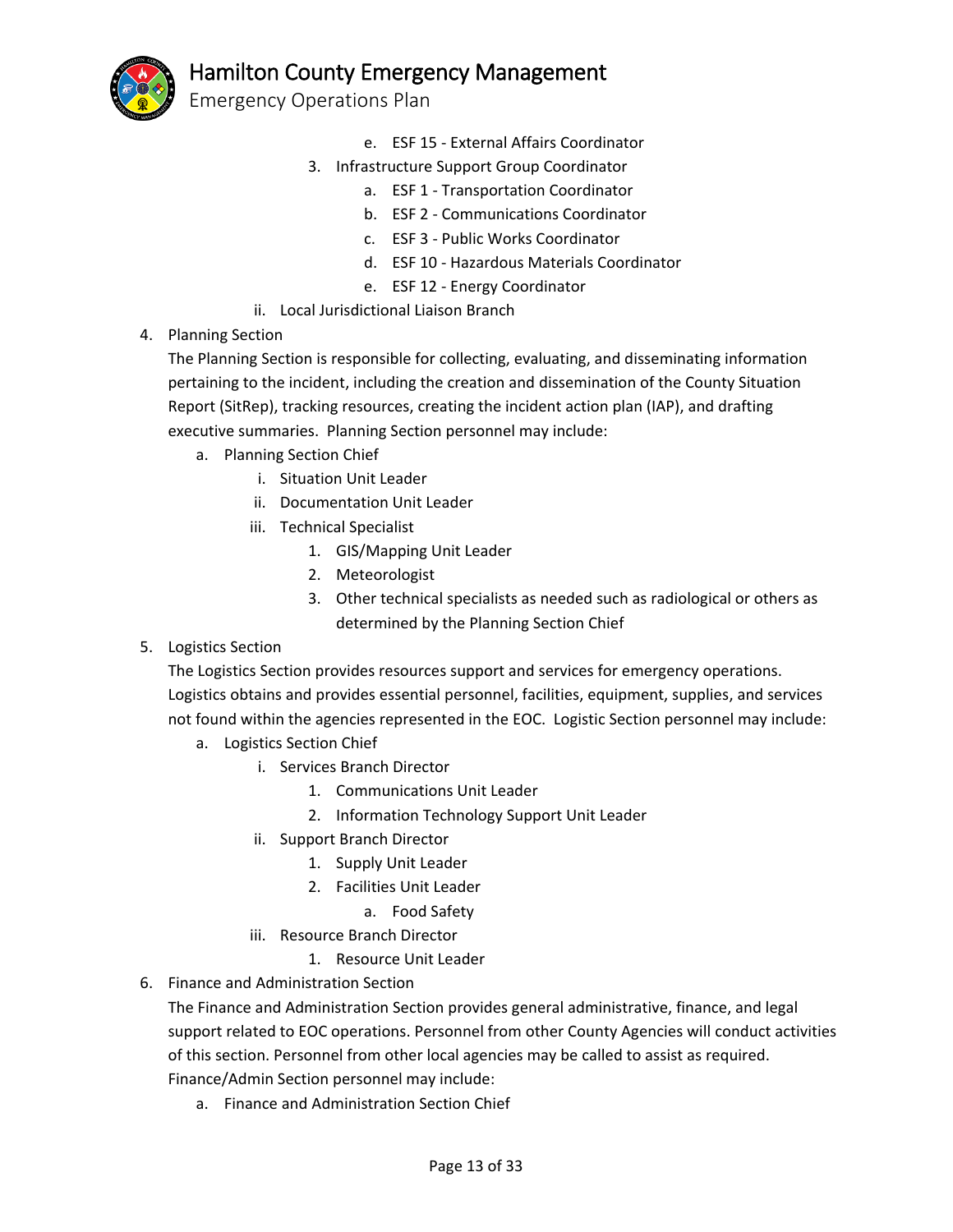

- - i. Procurement Unit Leader
	- ii. Legal Support Unit Leader
	- iii. Additional staff as determined by the Finance Admin Section Chief

#### <span id="page-13-0"></span>Roles and Responsibilities

#### <span id="page-13-1"></span>Management Staff

#### *Executive Director of Emergency Management*

- 1. Ensure efficient and effective communications with the County Commissioners and all other stakeholders
- 2. Serves as the primary point of contact in the EOC for the Policy Group
- 3. Serves as a reference for emergency disaster law to elected officials
- 4. Acts as a liaison between state and federal agencies and subject matter experts
- 5. Assists with resource adjudication
- 6. Reviews and approves requests for procurement (when the Finance and Admin Section Chief is not present), requests to be sent to the state, and requests/coordination for state or federal resources

#### *EOC Manager*

 $\overline{\phantom{a}}$ 

- 1. Coordinates EOC activities
- 2. Assesses the situation, prioritizes incident objectives, and establishes the EOC operational schedule, as referred to as an operation schedule also known as the battle rhythm<sup>5</sup>
- 3. Reviews, approves, and authorizes the implementation of a single EOC IAPs for each operational period
- 4. Monitors and evaluates EOC organizational structure, implementation of the EOC IAPs, and the performance of the General Staff Section Chiefs regarding the accomplishment of incident objectives<sup>6</sup>
- 5. Approves and ensures SitReps are distributed on schedule and all other required documentation is properly prepared, filed, maintained, secured, and stored
- 6. Ensures forward flow of information and resolves interruptions in information flow processes
- 7. Supports EOC/ESF staff as needed and ensures staff members are relieved, fed, and have all the necessary resources to conduct operations.
- 8. Establishes access control protocols to ensure a productive work environment that is conducive to the efficient and effectiveness of the overall EOC operations and may include
	- a. Securing the EOC doors
	- b. Implementation of a controlled entry process
	- c. Ensures the number of non-essential personnel in the EOC is kept to a minimum and it may become necessary to politely request non-essential personnel to leave the EOC and log into WebEOC for updates
- 9. Does not permit the media in the EOC due to the disruption of the productive work environment and potential sensitive/restricted information that could be released in a nonproductive manner

<sup>5</sup> See the Appendix B for a copy of the Battle Rhythm or the Battle Rhythm SOP

<sup>&</sup>lt;sup>6</sup> See the incident objectives checklist in Appendix C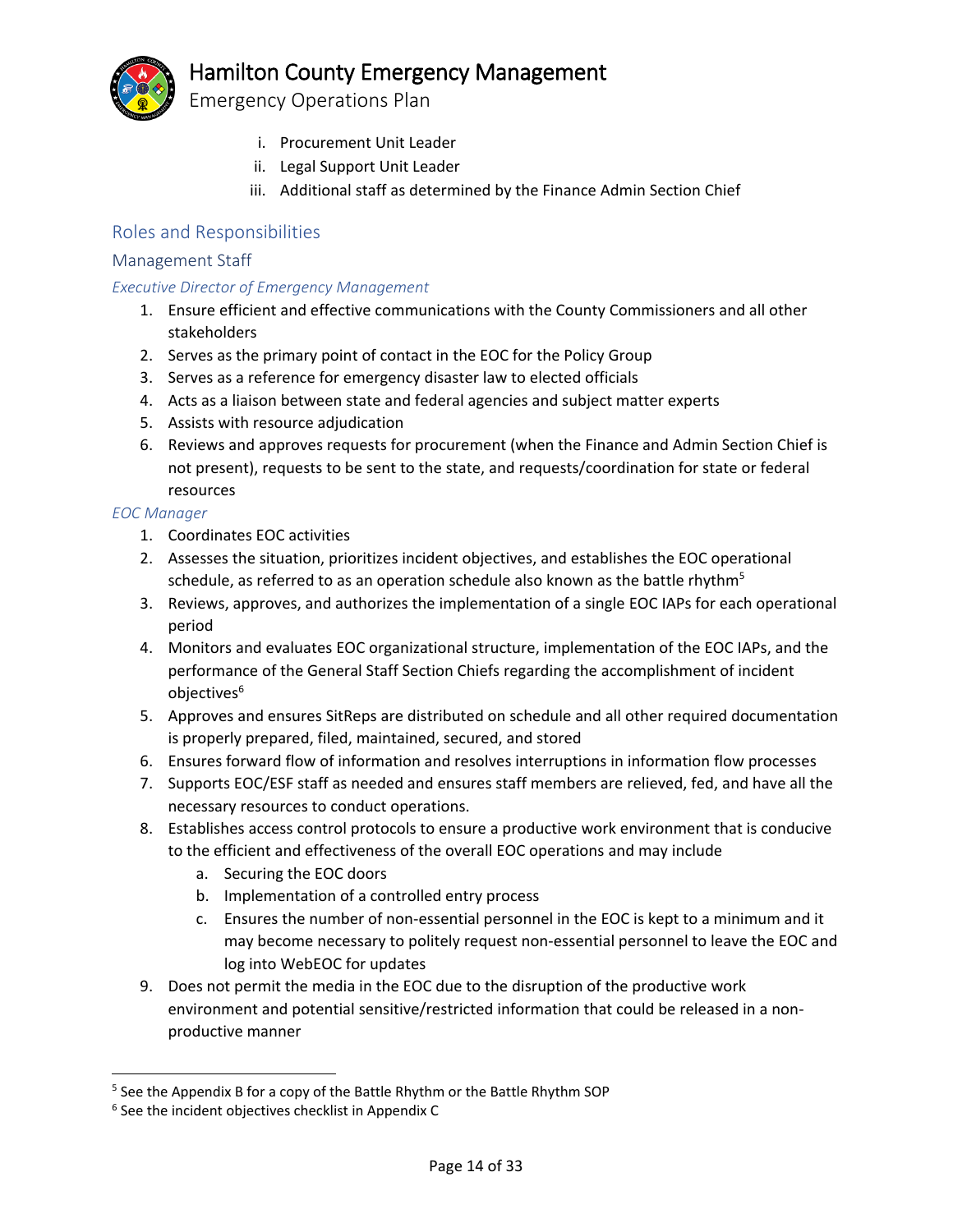

Emergency Operations Plan

- 10. Monitors and maintains the cleanliness of the EOC
- 11. Oversees maintenance and tracking of all equipment used and issued on the EOC
- 12. Ensures the EOC is in a constant state of readiness

#### *Additional Positions*

The EOC recognizes the need to expand command staffing during catastrophic or complex incidents and may elect to add the following positions as needed:

#### Liaison Officer(s)

- 1. Serves as point of contact for assisting and cooperating agency representatives stationed in the EOC, including state and federal agency representatives and subject matter experts
- 2. Maintains a list of agency representatives in the EOC
- 3. Ensures agency representatives have needed resources to accomplish tasks including workspace and office supplies
- 4. Briefs incoming and outgoing agency representatives on the current situation and keeps representatives up to date on incident status
- 5. Monitors incident operations to identify current or potential inter-organizational and interjurisdictional problems
- 6. Participate in planning meetings and briefings of Policy, Management, and General Staff
- 7. Provides information concerning the limitations and capabilities of agencies active in response operations

#### Safety Officer

- 1. Acts as subject matter expert and advises the EOC Manager on operational safety issues
- 2. Ensures operations comply with State and Federal occupational safety requirements at an operational level
- 3. Anticipates and assesses hazards and provides recommendations
- 4. Participates in planning meetings and briefings of Policy, Management, and General Staff
- 5. Reviews IAPs for safety implications
- 6. Works with the Planning Section to develop Health and Safety Plan and incorporates safety information into the IAPs as needed
- 7. In support of tactical safety and does not oversee tactical/field safety operations

#### <span id="page-14-0"></span>Section Chiefs

#### *Operations Section Chief*

- 1. Coordinates and oversees the activities of the ESFs
- 2. Approves incident objectives outlined in the IAP
- 3. Directs the execution of the IAP and monitors progress toward operational goals
- 4. Monitors information flow and ensures mission assignments and resource requests are processed promptly
- 5. Requests resources needed to accomplish incident objectives
- 6. Ensures timely excitation of the battle rhythm for items pertaining to the ops section

#### *Planning Section Chief*

- 1. Coordinates and oversees the planning section
- 2. Collects, evaluates, disseminates information about the incident to:
	- a. Understand the current situation
	- b. Predict probable course of incident events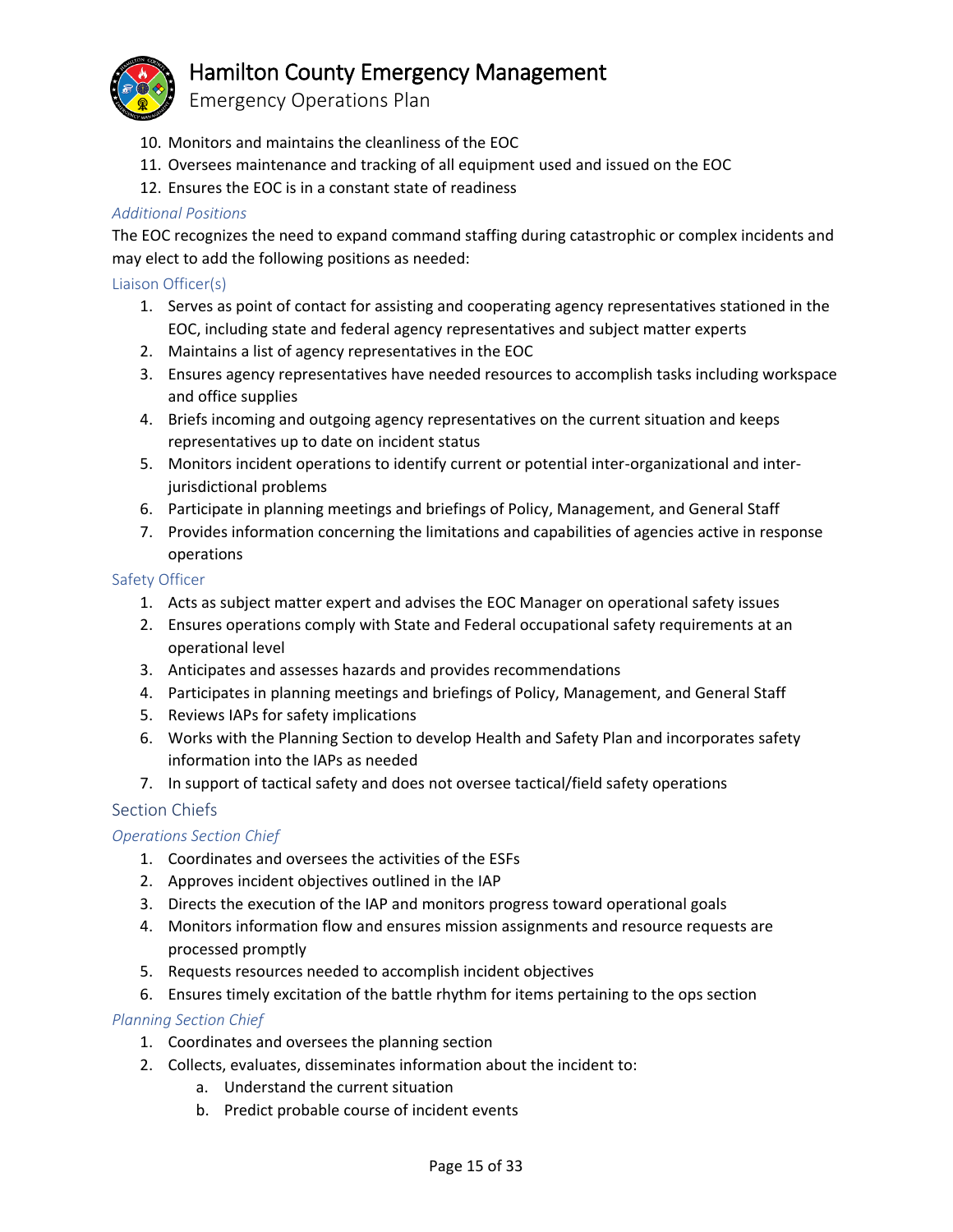

- c. Prepare alternative strategies for the incident
- 3. Ensures timely excitation of the battle rhythm for items pertaining to the planning section
	- a. Chairs planning meetings in accordance with the battle rhythm
- 4. Develops the IAP, SitRep, and Executive Summaries and disseminates at the times listed in the battle rhythm

#### *Logistics Section Chief*

- 1. Coordinates and oversees the logistics section
- 2. Implements efficient and effective resource sourcing
- 3. Establishment of logistics facilities as required by the IC, such as:
	- a. Reception and mobilization centers
	- b. Staging areas
	- c. Billeting and feeding

#### *Finance and Administration Section Chief*

All emergency procurement requires the approval of the HCEM Executive Director who shall consult/seek approval from the Hamilton County Auditor. The Auditor shall determine approval levels for procurement approvals. Additionally, the Auditor shall provide oversight and support for finance activities in the EOC to ensure compliance with all applicable rules, regulations, policies, and statues.

- a. All requests for assistance, all general messages, and all reports will be handled using the primary crisis information management system. The use of reports will vary according to the type of emergency involved.
- b. Other forms as needed will be completed and utilized for the incident, logistical, and historical tracking purposes.
- c. The EOC facilities and response equipment/facilities will be serviced and maintained at the highest level of readiness by the HCEM Deputy Director.
- d. Agency-specific software may be added, and modifications made to EOC workstation computers with the permission of the Deputy Director and/or EOC Manager and under the supervision of Hamilton County Information Systems Services personnel.

#### <span id="page-15-0"></span>ESF Organization

Each ESF will be comprised of a single primary agency/organization and several support agencies/organizations

- 1. General Role of the Primary Agency/Organization:
	- a. Designated as the lead agency/organization for the ESF Coordination Group
	- b. Each ESF is managed by an ESF Primary Agency/Organization Representative
	- c. Manages the activities of support agencies/organizations within the ESF Group
	- d. Manages information flow into and out of the ESF group using the designed crisis information management system and/or conference calls
	- e. Acts as point of contact for coordination of activities between other ESF groups
	- f. Coordinate the fulfillment of missions/tasks assigned to the ESF group
- 2. General Role of the Support Agency
	- a. Support agencies/organizations will be represented in the EOC by the primary ESF representative in the EOC
	- b. Conducts activities in support of the ESF mission
	- c. Provide a wide range of support activities across the full spectrum of ESFs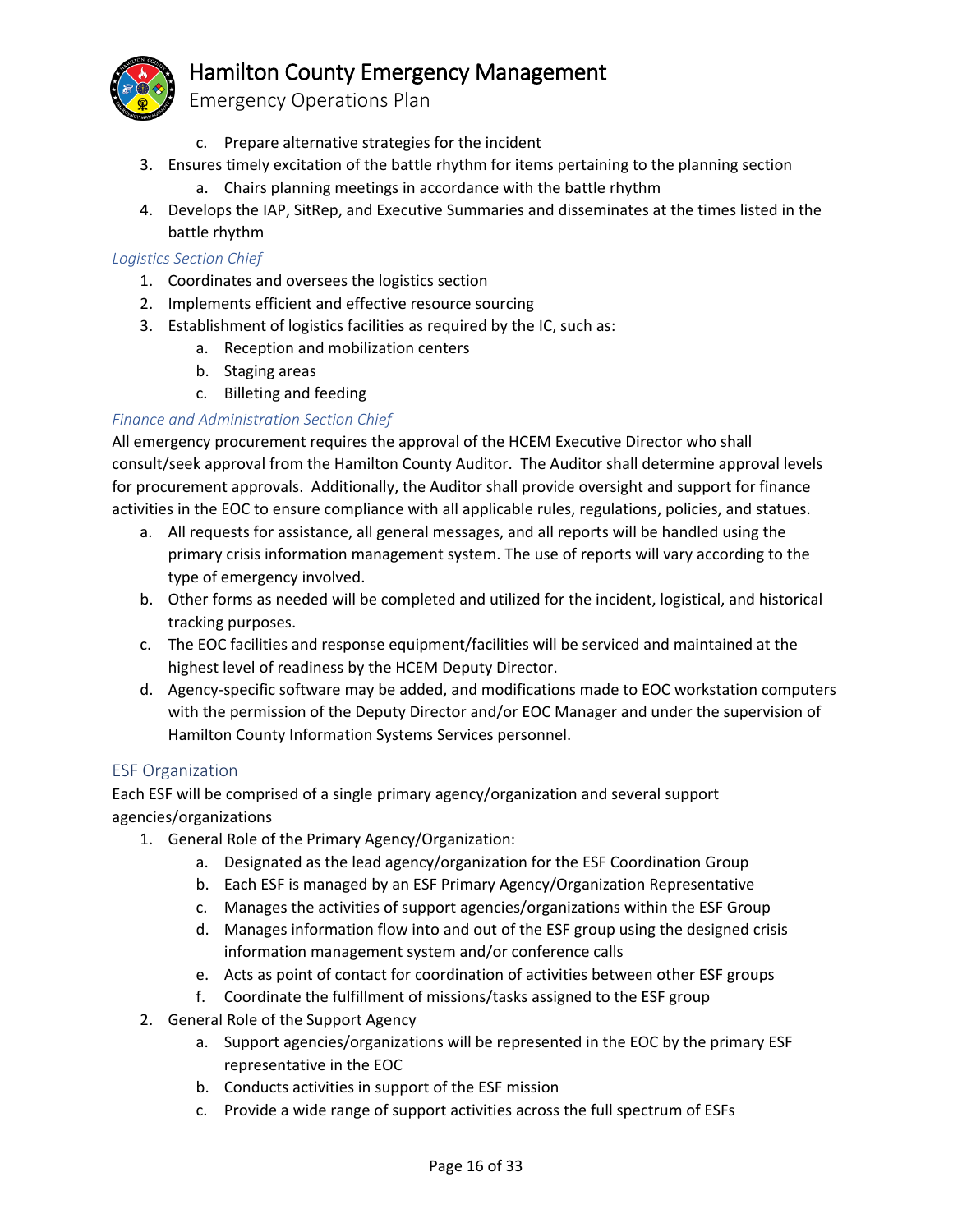

Emergency Operations Plan

- d. Maintains coordination with the primary ESF agency through the designated crisis information system
- 3. ESF Primary Agencies/Organizations

#### *ESF 1 Transportation – Hamilton County Highway Department*

- 1. Intra-state, State Highway, county roads, and public road support
- 2. Transportation safety
- 3. Restoration/recovery of transportation infrastructure
- 4. Movement restrictions
- 5. Damage and impact assessment

#### *ESF 2 Communications – Hamilton County Public Safety Communications*

- 1. Coordination with the telecommunications industry
- 2. Restoration/repair and temporary provisioning of communications infrastructure
- 3. Protection, restoration, and sustainment of cyber and information technology resources

#### *ESF 3 Public Works and Engineering – Hamilton County Surveyor's Office*

- 1. Infrastructure protection and emergency repair
- 2. Infrastructure restoration and environmental restoration
- 3. Engineering services, construction management
- 4. Critical infrastructure liaison

#### *ESF 4 Firefighting – Hamilton County Fire Chief's Round Table*

- 1. Firefighting activities, task force, and strike team support
- 2. Resource support for initial, reinforced, and sustained operations across multiple operational periods

#### *ESF 5 Emergency Management – Hamilton County Emergency Management*

- 1. Coordination of incident management efforts
- 2. Issuance of mission assignments
- 3. Resource and human capital
- 4. Incident action planning

#### *ESF 6 Mass Care, Housing and Human Services – American Red Cross*

- 1. Mass care and sheltering
- 2. Establishment of reception centers
	- a. Evacuation reception centers
	- b. Mass causality reception centers
	- c. Family assistance centers
	- d. Volunteer reception centers
- 3. Disaster housing
- 4. Human services support

#### *ESF 7 Resource Support – Hamilton County Emergency Management*

- 1. Provides resource support (facility space, office equipment and supplies, contracting services, etc.)
- 2. Provides resource sources (see Logistics Section Chief)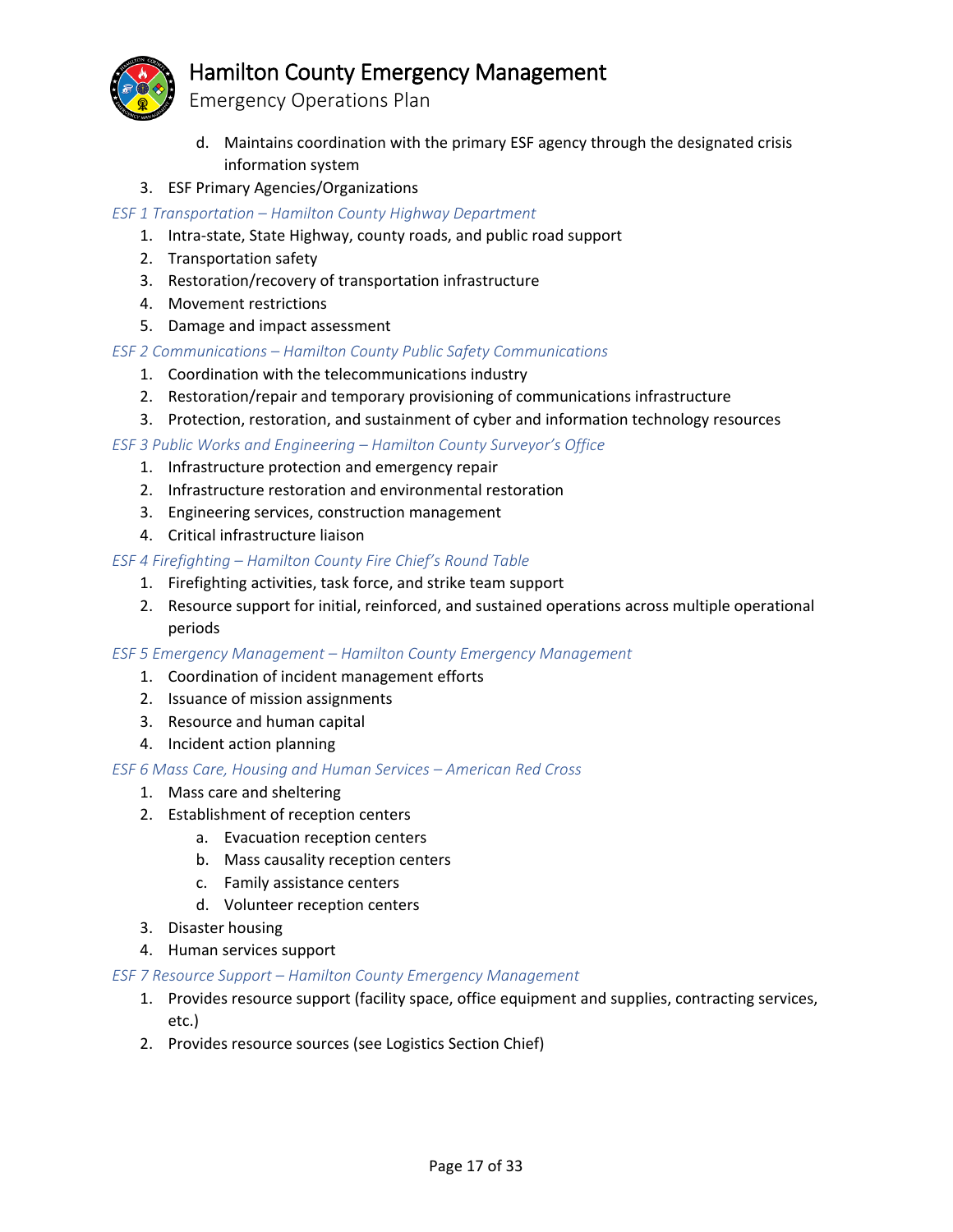

Emergency Operations Plan

#### *ESF 8 Public Health and Medical Services – Hamilton County Health Department*

- 1. Medical support
- 2. Mental health services
- 3. Mortuary services

#### *ESF 9 Urban Search and Rescue – Fire Chief's Round Table*

- 1. Life-saving assistance
- 2. Urban search and rescue
- 3. Confined space rescue
- 4. Resource support for initial, reinforced, and sustained operations across multiple operational periods

#### *ESF 10 Oil and Hazardous Materials Response – Fire Chief's Round Table*

- 1. Oil and hazardous materials (chemical, biological, radiological, etc.) response
- 2. Spill restoration, short- and long-term cleanup and environmental support

#### *ESF 11 Agriculture and Natural Resources – Purdue Extension Office*

- 1. Domestic agriculture support
- 2. Animal and plant disease/pest response
- 3. Food safety and security
- 4. Pet care and sheltering

#### *ESF 12 Energy – Duke Energy*

- 1. Energy infrastructure assessment, repair, and restoration
- 2. Energy industry utility coordination
	- a. Staging
	- b. Response coordination
	- c. Develop task forces as necessary (e.g., utility teams up with police, public works/street department to:
		- i. Police blocks street
		- ii. Power company representative ensures power lines are not energized
		- iii. Public works/street department begins emergency debris clearance
		- iv. The task force then moves on to the next street
- 3. Emergency utilities restructuring and transfer
- 4. Support all providers with access to restricted areas impacted by disasters by coordinating with ESF-13

#### *ESF 13 Public Safety and Security – Hamilton County Sheriff's Department*

1. Law enforcement assistance

 $\overline{\phantom{a}}$ 

- 2. Security planning and technical and resource assistance
- 3. Public safety, security support, escort support, etc.
- 4. Support to access, traffic, crowd control, and evacuation (may include contraflow<sup>7</sup> as coordinated with ESF-1)

 $^7$  Lane reversal of the normal flow of traffic to aid in emergency evacuation (e.g. S.R. 19 turned to two lanes south rather than one lane north and one lane south)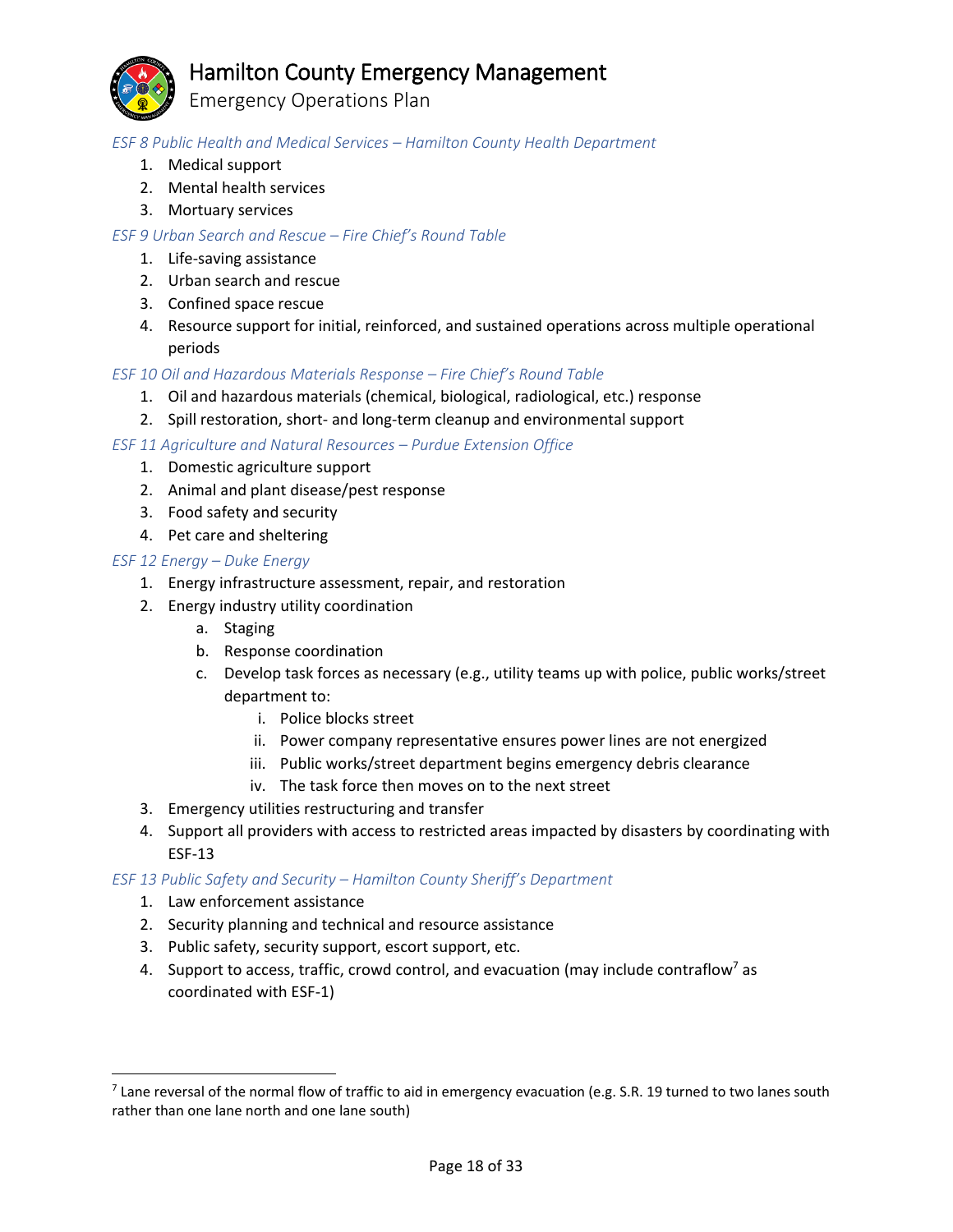Emergency Operations Plan

#### *ESF 14 Long Term Community Recovery – Business Alliance of Hamilton County*

- 1. Economic community impact assessment
- 2. Long-term community recovery assistance to state, local government, and the private sector
- 3. Recovery in long-term disaster
	- a. Housing
	- b. Coordination with IDHS Recovery
	- c. Completion of FEMA forms

#### *ESF 15 External Affairs – Hamilton County Sheriff's Department Public Information Office (PIO)*

- 1. Emergency public information
- 2. Media and community relations
- 3. Congressional and international affairs
- 4. Public warnings and pre-incident information
- 5. Coordination with other PIOs
- 6. Management of social media

# <span id="page-18-0"></span>Continuity of Operations

The loss of the EOC would have a catastrophic impact on countywide disaster response operations. To ensure continuity of operations, HCEM created an SOP for an alternate EOC.

- 1. Conditions for the relocation of EOC to alternate facility:
	- a. Loss of primary communications capability
	- b. Loss of power to the EOC
	- c. Loss of water/wastewater systems
	- d. Inability to gain access to the EOC
	- e. Complete loss of the EOC facility
	- f. The significant threat exists that prevents the activation and use of the primary EOC
- 2. Decision to Relocate
	- a. The HCEM Executive Director, Deputy Director, or their designee shall make the determination to relocate
	- b. Once a decision to relocate to the alternate location, notification shall be made to all stakeholders
- 3. Alternate Facilities

Detailed instructions and procedures for relocation are in the EOC Relocation SOP.

### <span id="page-18-1"></span>Communications

The following means of communications and systems are in place to facilitate the effective communication of information into and out of the EOC.

- 1. Data
	- a. Crisis Information Management Systems
		- i. WebEOC
		- ii. SharePoint
		- iii. Homeland Security Information Network (HSIN)
	- b. Email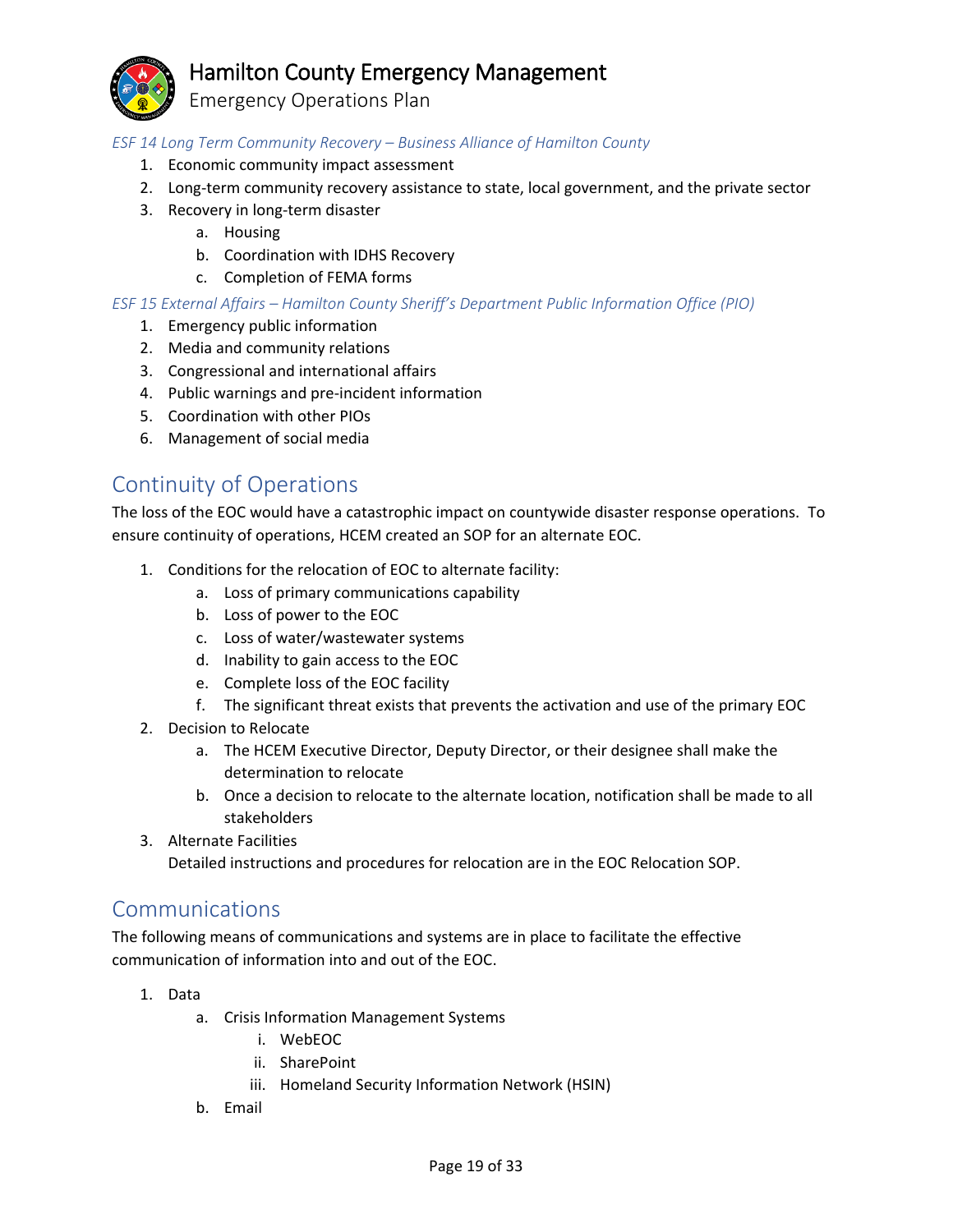

The email account monitored by the HCEM on-call person and the EOC when activated is eoc@hamiltoncounty.in.gov

- c. Text and Alphanumeric Paging
- d. Other systems/applications including but not limited to:
	- i. Hamilton County CAD
	- ii. Hamilton County GIS
	- iii. IndyTrack Hospital System
	- iv. National Weather Service (NWS) Chat
- 2. Radio
	- a. Hamilton County Public Safety Communications 800 MHz System
	- b. Indiana Department of Homeland Security 155 MHz System
	- c. Amateur Radio (RACES)
	- d. Satellite phone and data (Hamilton County does not possess this capability)
- 3. Telephone
	- a. Landline
	- b. Cellular
	- c. Satellite

# <span id="page-19-0"></span>Administration

Administration of the Emergency Operations Plan (EOP)

- 1. The EOP was developed in compliance with federal, state, and local laws and ordinances providing the guidelines that govern emergency management and homeland security activities.
- 2. Plan Maintenance

This plan shall be reviewed annually for accuracy and effectiveness on the following occasions:

- a. Annually in January
- b. Following an activation as part of the after-action review process
- c. When there is a change in State or Federal homeland security guidelines, standards, or plans
- d. At the direction of the HCEM Advisory Council, or the HCEM Executive Director.

# <span id="page-19-1"></span>Training, Exercise, and Evaluation of EOC Operations

#### <span id="page-19-2"></span>**Training**

HCEM shall establish and maintain an EOC training program that is progressive, moving personnel toward improving emergency response capabilities. It requires careful planning, including clearly identifying long-term improvement goals and specific objectives. Courses will be offered through local, state, and federal programs and will be coordinated through HCEM. Training will be structured in two phases:

1. Foundational

Basic training to provide fundamental concepts and systems employed in the EOC. Completion of the following courses will be required to effectively perform duties during EOC operations: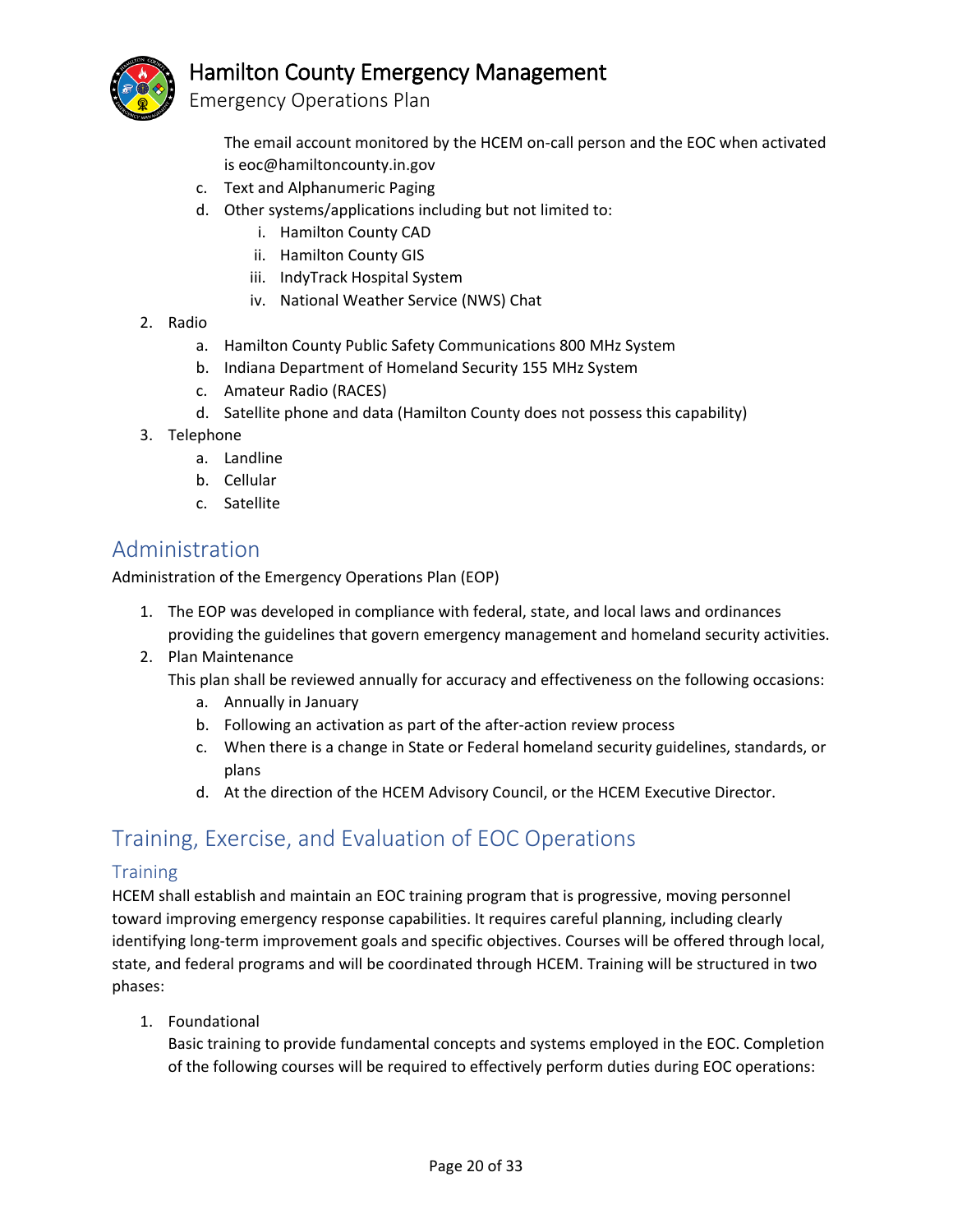

Emergency Operations Plan

- a. IS<sup>8</sup>-100.b [Introduction to Incident Command System ICS 100](https://training.fema.gov/IS/courseOverview.aspx?code=IS-100.b)
- b. IS-200.g [ICS for Single Resource and Initial Action Incidents ICS 200](https://training.fema.gov/IS/courseOverview.aspx?code=IS-100.b)
- c. [IS-700.a National Incident Management System ICS 700](https://training.fema.gov/IS/courseOverview.aspx?code=IS-700.a)
- d. IS-800.c [National Response Framework ICS 800 B](https://training.fema.gov/IS/courseOverview.aspx?code=IS-800.c)
- e. IS-230.d [Fundamentals of Emergency Management](https://training.fema.gov/IS/courseOverview.aspx?code=IS-230.d)
- f. [IS-775 EOC Management and Operations](https://training.fema.gov/IS/courseOverview.aspx?code=IS-775)
- 2. Operational

Training conducted in the EOC to provide responders, emergency support function leads and support agencies, and EOC staff and volunteers with an orientation to the EOC, operational structure, procedures, and systems used in the EOC. Courses shall be offered throughout the year by the HCEM. These courses would include but are not limited to:

- a. EOC Operations I Concept of Operations
- b. EOC Operations II Section specific training for section chiefs
- c. WebEOC Training for all personnel involved in EOC or Emergency Management operations. This may include personnel who only require access to WebEOC and not necessarily the EOC. Training may be conducted in the EOC or in other locations.

#### <span id="page-20-0"></span>Advance Training

This level of training would involve in-depth coursework in the critical aspects of major incident management. Numerous emergency management and homeland security courses are available from state and national organizations, such:

- 1. ICS 300
- 2. ICS 400
- 3. Enhanced Incident Management / Unified Command Course Texas Engineering Extension Service (TEEX).

#### <span id="page-20-1"></span>Professional Development

The EOC and participating personnel will also pursue professional certifications and additional advanced training if they so desire.

- 1. Certified Emergency Manager International Association of Emergency Managers
- 2. Associate Emergency Manager International Association of Emergency Managers
- 3. Professional Emergency Manager Emergency Management Alliance of Indiana
- 4. Professional Development Series FEMA Emergency Management Institute

#### <span id="page-20-2"></span>Exercising

 $\overline{a}$ 

An exercise program enables the EOC to test the implementation of plans, procedures, and protocols, fine-tune internal coordination, and practice coordinating with external response entities. Depending on the scope and scale of the emergency preparedness exercises, they may involve many individuals, both internal and external.

1. Table Top Exercises

<sup>&</sup>lt;sup>8</sup> FEMA Independent Study Courses are available at<https://training.fema.gov/is/>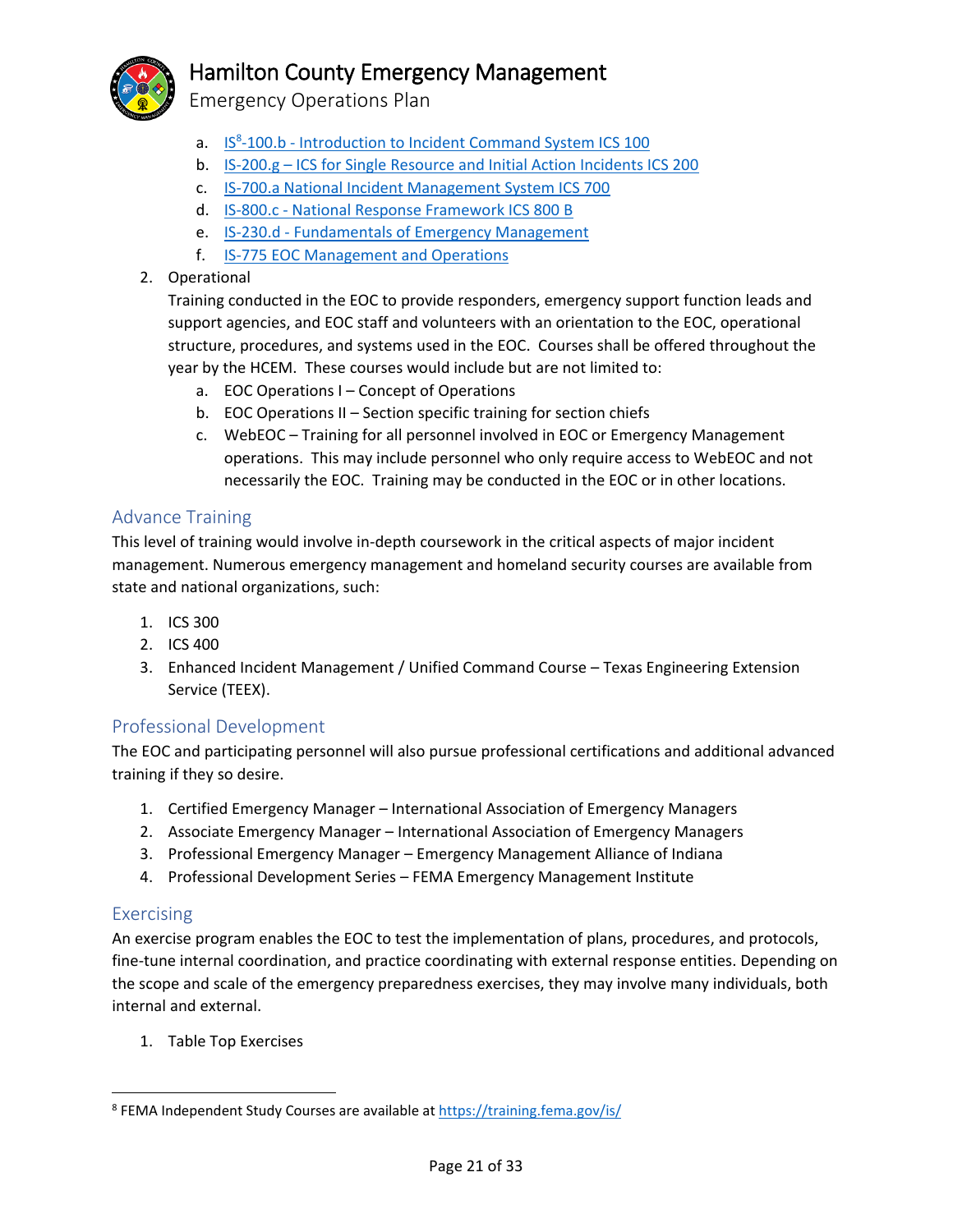

The tabletop is largely a discussion guided by a facilitator. Its purpose is to solve problems as a group. There are no simulators and no attempts to arrange elaborate facilities or communications. These exercises will be throughout the year in the EOC and Response Facilities.

2. Functional Exercise

A Functional Exercise is an emergency simulation designed to provide training and evaluation of integrated emergency operations and management. More complex than the tabletop exercise, it focuses on the interaction of decision making and agency coordination. These exercises will be coordinated will be held throughout the year in the EOC.

3. Full-Scale Exercise

A Full-Scale Exercise includes elements outside of the EOC and evaluates several components of emergency response and emergency management systems simultaneously. The key elements of a full-scale exercise include the direction and control, mobilization of resources and communications. The EOC shall participate in state, regional, and/or national level full-scale exercises.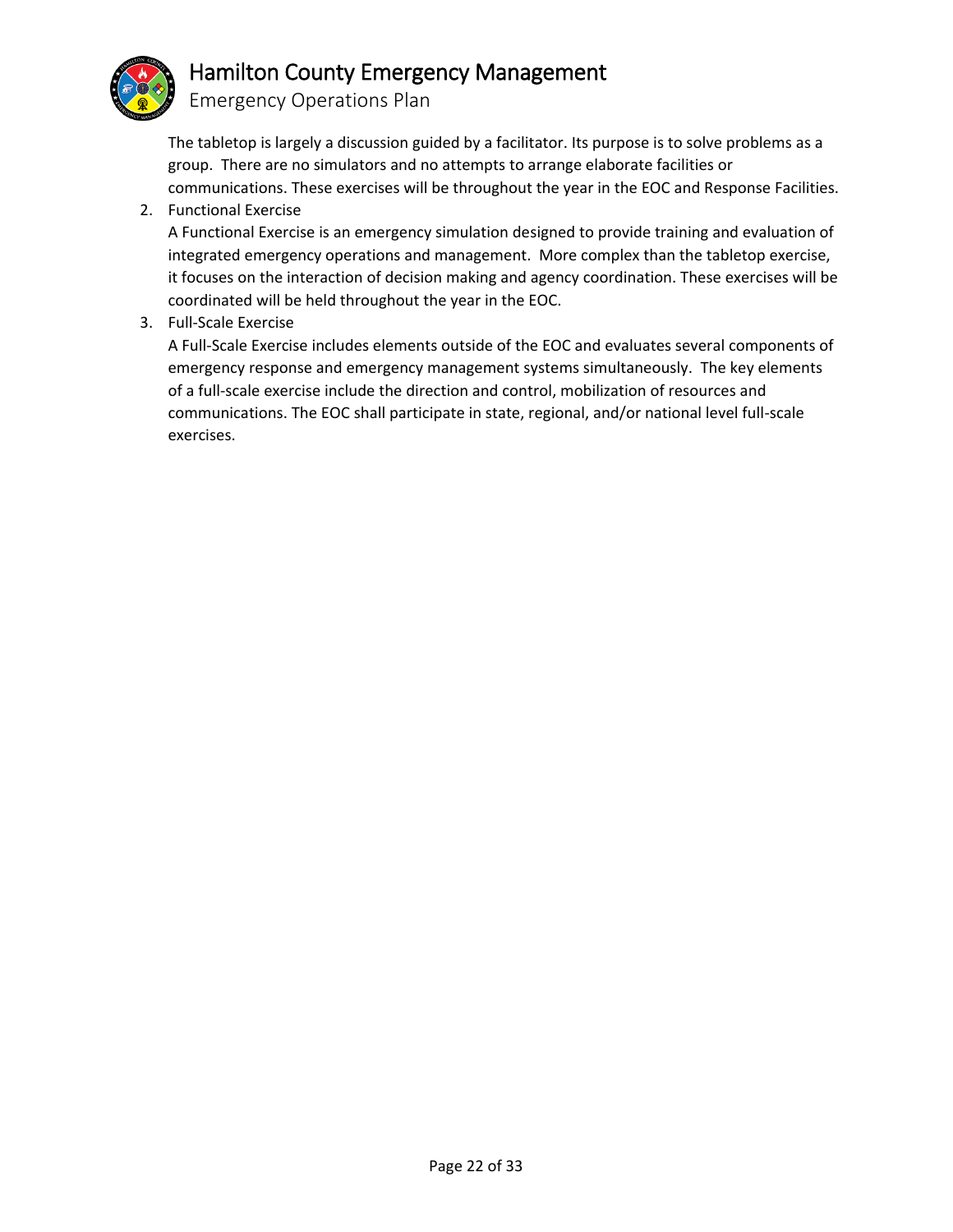Emergency Operations Plan

# <span id="page-22-0"></span>Appendix A – Acronyms

- CAD: Computer Aided Dispatch CERT: Community Emergency Response Team COAD: Community Organizations Active in Disasters DPW: Department of Public Works EMAC: Emergency Management Advisory Committees EOP: Emergency Operations Plan EPA: Environmental Protection Agency ESF: Emergency Support Function
	- ESF-1: Transportation
	- ESF-2: Communications
	- ESF-3: Public Works
	- ESF-4: Fire
	- ESF-5: Emergency Management
	- ESF-6: Mass Care
	- ESF-7: Resource Support
	- ESF-8: Public Health
	- ESF-9: Urban Search and Rescue
	- ESF-10: HazMat
	- ESF-11: Agriculture
	- ESF-12: Energy
	- ESF-13: Law Enforcement
	- ESF-14: Recovery
	- ESF-15: Public Information

FEMA: Federal Emergency Management Agency

HazMat: Hazardous Materials

HCEM: Hamilton County Emergency Management

- ICS: Incident Command System
- IDEM: Indiana Department of Environmental Management
- IS: Independent Study Program from FEMA

LEPC: Local Emergency Planning Committee

- MOU: Memorandum of understanding
- NIMS: National Incident Management System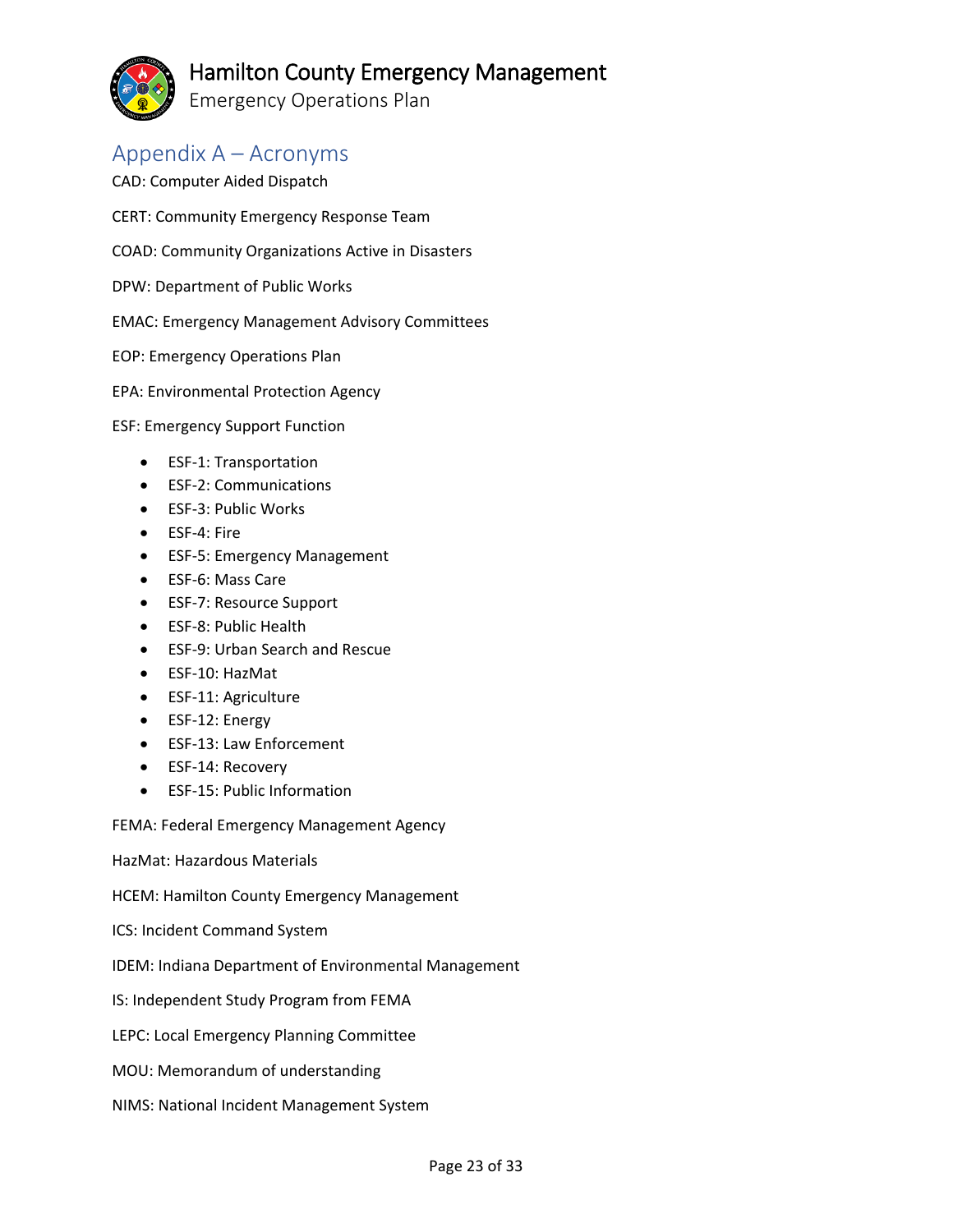

Emergency Operations Plan

RACES: Radio Amateur Civil Emergency Service sUAS: Small Unmanned Aerial Systems or drone USAR: Urban Search and Rescue UWCI: United Way of Central Indiana VRC: Volunteer Reception Center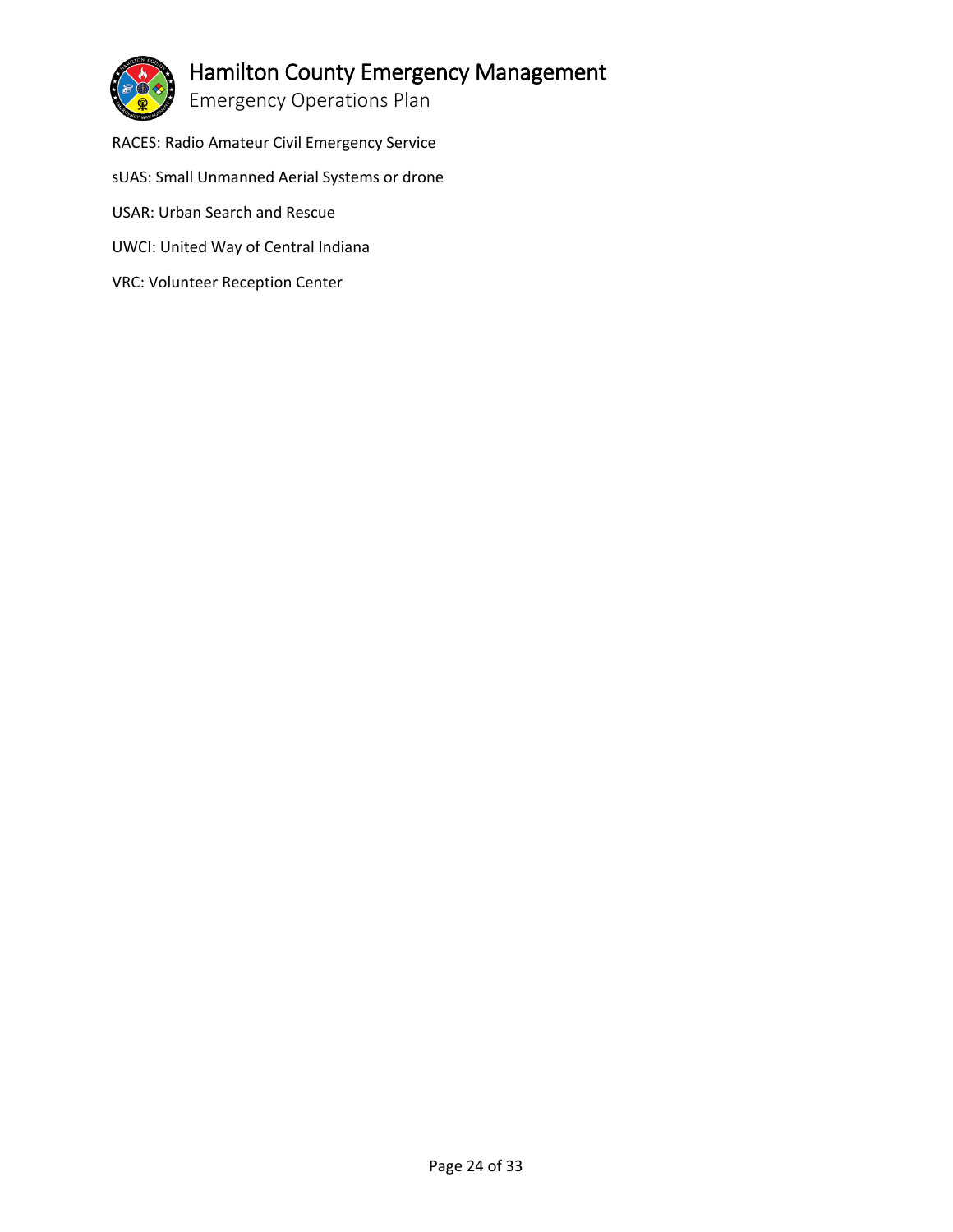

Emergency Operations Plan

# <span id="page-24-0"></span>Appendix B – Battle Rhythm

| <b>Time</b> | <b>Action</b>                                           | <b>Responsibility</b>       |
|-------------|---------------------------------------------------------|-----------------------------|
| 0700        | IAP and SitRep are Complete                             | <b>Planning Chief</b>       |
|             | Section Chief's Meeting (Incoming and outgoing)         | <b>Section Chiefs</b>       |
| 0730        | <b>Conduct Shift Brief</b>                              | <b>Outgoing EOC Manager</b> |
| 0800        | Situation Report and Incident Action Plan are Published | <b>Planning Chief</b>       |
| 0900        | County-wide Conference Call                             | <b>EOC Manager</b>          |
|             | <b>Executive Summary</b>                                | <b>Planning Chief</b>       |
| 1000        | <b>IDHS Conference Call</b>                             | <b>EOC Manager</b>          |
|             | Ensure COP is Accurate/Publish Updated Map(s) if needed | GIS                         |
| 1100        | <b>Executive Summary</b>                                | <b>Planning Chief</b>       |
| 1200        | Weather and Hydrology Review                            | <b>Planning Chief</b>       |
| 1300        | <b>Executive Summary</b>                                | <b>Planning Chief</b>       |
|             | Section Chief's Meeting                                 | <b>Section Chiefs</b>       |
| 1400        | Ensure COP is Accurate/Publish Updated Map(s) if needed | GIS                         |
|             | Mid-Shift Brief                                         | All Personnel               |
| 1500        | <b>Executive Summary</b>                                | <b>Planning Chief</b>       |
| 1700        | Weather and Hydrology Review                            | <b>Planning Chief</b>       |
|             | <b>Executive Summary</b>                                | <b>Planning Chief</b>       |
|             | <b>ESF Situation Reports are Due</b>                    | <b>ESFs</b>                 |
| 1800        | After Action Comments Submitted                         | All Personnel               |
| 1900        | Sit Rep & IAP Complete                                  | <b>Planning Chief</b>       |
| 1900        | Section Chief's Meeting (Incoming and outgoing)         | <b>Section Chiefs</b>       |
| 1930        | <b>Conduct Shift Brief</b>                              | <b>Outgoing EOC Manager</b> |
| 2000        | Publish SitRep and IAP                                  | <b>Planning Chief</b>       |
| 2100        | <b>Executive Summary</b>                                | <b>Planning Chief</b>       |
| 2200        | Ensure COP is Accurate/Publish Updated Map(s) if needed | GIS                         |
| 0000        | Weather and Hydrology Review                            | <b>Planning Chief</b>       |
| 0100        | Section Chief's Meeting                                 | <b>Section Chiefs</b>       |
| 0200        | Ensure COP is Accurate/Publish Updated Map(s) if needed | GIS                         |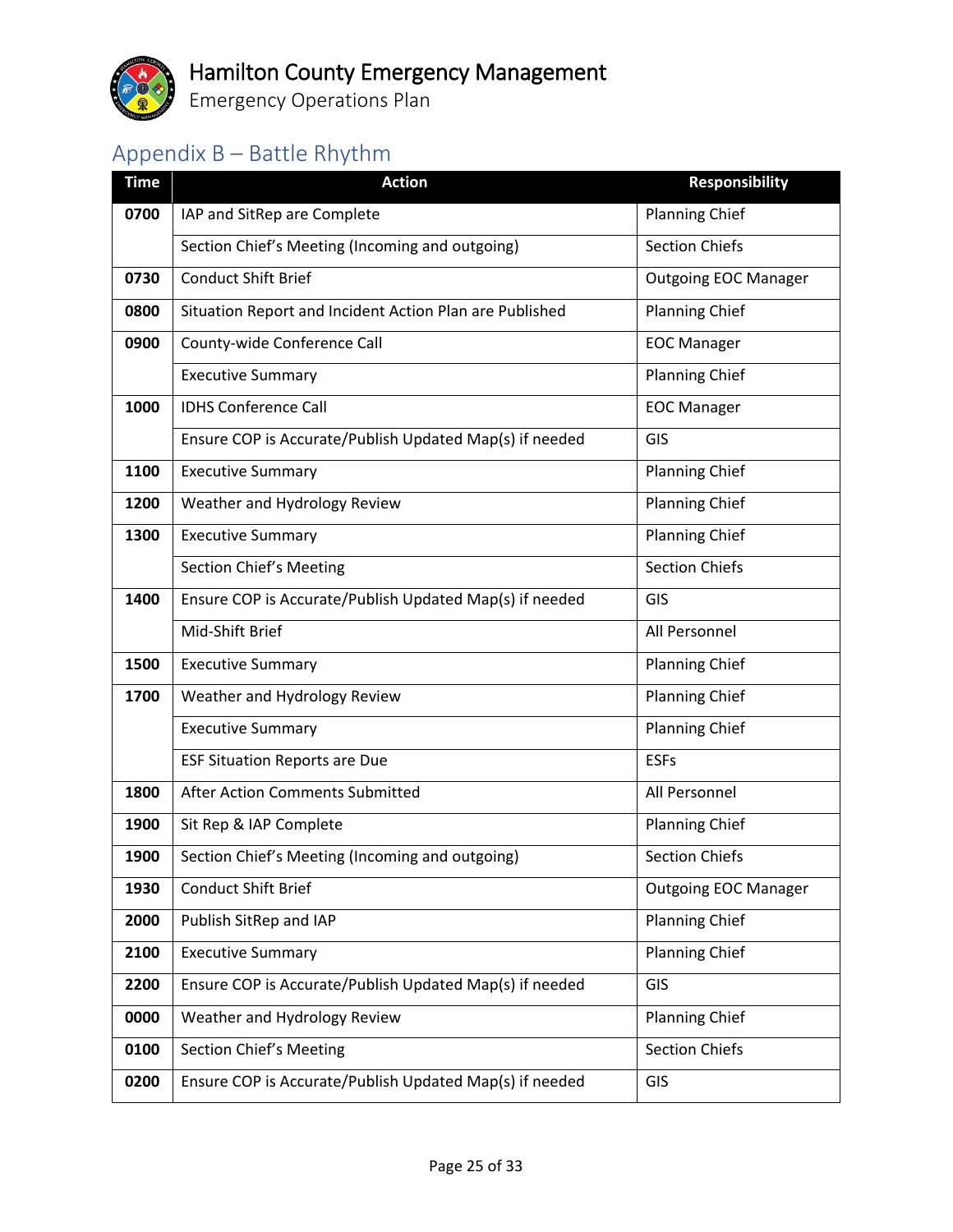

Emergency Operations Plan

| Time | Action                           | <b>Responsibility</b> |
|------|----------------------------------|-----------------------|
| 0500 | <b>Executive Summary</b>         | <b>Planning Chief</b> |
|      | Weather and Hydrology Review     | <b>Planning Chief</b> |
|      | <b>ESF Situation Reports Due</b> | <b>ESFs</b>           |
| 0600 | <b>After Action Comments</b>     | All Personnel         |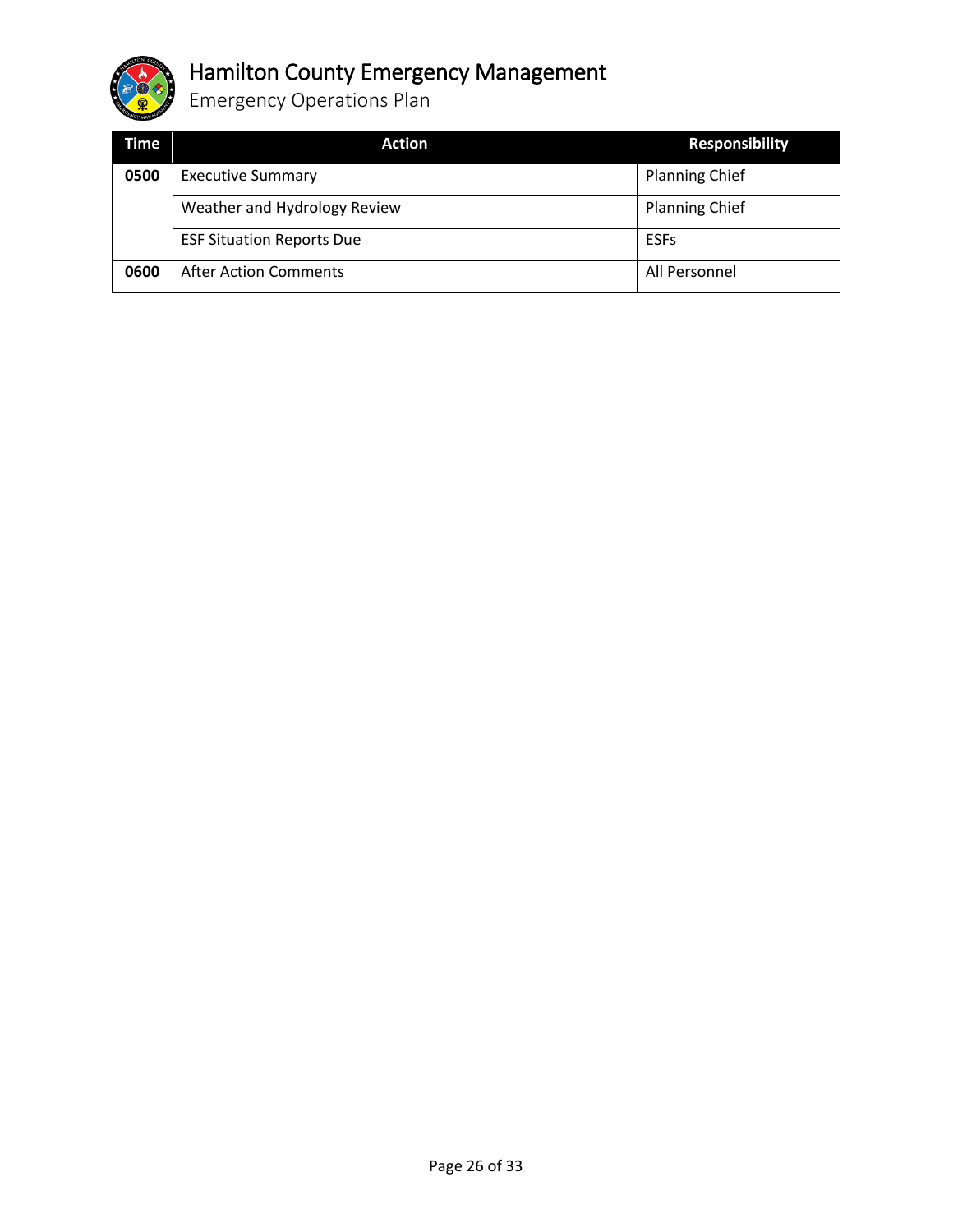Emergency Operations Plan

# <span id="page-26-0"></span>Appendix C – Incident Objectives Checklist

#### <span id="page-26-1"></span>All Hazards Objectives

- 1. Provide for the safety of responders and the public/citizens for the duration of the incident
- 2. Provide for responder safety through the adherence to agency policies and SOP's during incident operations
- 3. Evaluate safety concerns for incident personnel and public thru the utilization of risk management principles
- 4. Ensure proper PPE is worn and appropriate safety procedures are followed at all times
- 5. Evacuate all residents between ----- and ------ Streets by ---- hours
- 6. Facilitate orderly evacuation of the affected area/scene/endangered persons
- 7. Continue to evaluate the effectiveness of the evacuation boundary
- 8. Construct sandbag diversion away from -------- by ----- hours
- 9. Monitor activities and respond to maintain peace, order and life safety
- 10. Maintain a functional emergency response system
- 11. Return all public facilities used for the response to at least minimal operational condition within ------ hours
- 12. Maintain/Provide/Establish normal public safety operations/services
- 13. Provide for immediate & on-going Life, Health & Safety needs
- 14. Return all public facilities used for the response to at least minimal operational conditions by hours
- 15. Maintain facility isolation
- 16. Access & document damages of the impacted areas
- 17. Complete a damage survey within 12/24/ or ------ hour
- 18. Complete preparations for all aspects of --------- operations
- 19. Continue reconnaissance at ------------- by\_\_\_\_\_ hours
- 20. Create appropriate documentation to support response (S&R) efforts
- 21. Continue on-site assessment of critical infrastructure
- 22. Complete an "Areas of Risk" Assessment/Size Up
- 23. Continue to coordinate operations between agencies
- 24. Manage a coordinated response effort
- 25. Provide and control support to the incident/event command
- 26. Keep Costs Commensurate with Values at Risk
- 27. Utilize best practices relative to cost and time management
- 28. Ensure a positive work environment for all personnel
- 29. Maintain high visibility throughout the community
- 30. Support the physical needs of staff and rescue workers
- 31. Evaluate requests for assistance as received from external entities
- 32. Protect Private Property, Improvements and other Commercial Endeavors
- 33. Maximize /Continue/Monitor protection of environmentally sensitive areas
- 34. Minimize the economic impact of the affected area/community
- 35. Provide resource support for the community
- 36. Continue volunteer management efforts
- 37. Provide "just in time" training for responders (searchers) that arrive to assist
- 38. Assure basic needs services of affected residents
- 39. Communicate with Unified Command to ensure compliance with -------
- 40. Keep stakeholders, responders and public informed of response activities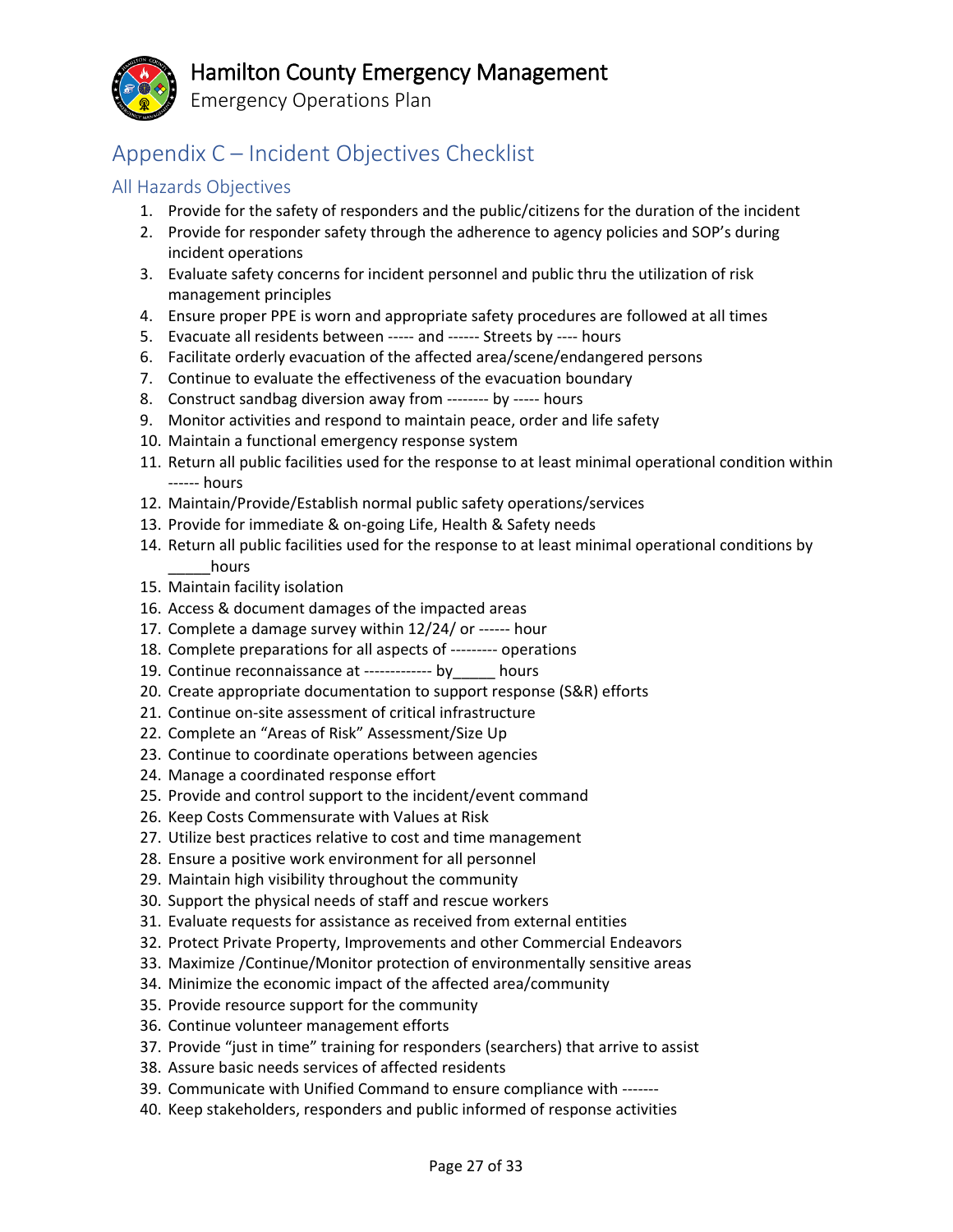Emergency Operations Plan

- 41. Provide the ability to interface with media
- 42. Ensure an effective communications system is established
- 43. Maintain communications within the incident at all times
- 44. Ensure interoperability of communications
- 45. Establish communication protocols with: public safety, municipalities, schools, public, medical facilities
- 46. Foster communications between ------ and ------
- 47. Establish a means to educate the public and responders
- 48. Keep the public informed on the status of the incident
- 49. Continue information exchange with media, active personnel and Incident Command
- 50. Provide for the media/information management to the public, responders & family members
- 51. Provide accurate and timely information to the public, stakeholders and cooperating agencies
- 52. Continue to issue emergency public service information concerning the situation
- 53. Establish a Joint Information System/Center (very tactical best not to use)
- 54. Maximize Protection of Environmentally Sensitive Areas
- 55. Begin the recovery mission/operations
- 56. Continue personnel and asset tracking
- 57. Utilize Unified Command Structure
- 58. Project an approximate and appropriate number of patients/injuries/causalities
- 59. Activate and maintain a critical stress management team
- 60. Establish a Reunification Center/Point for affected persons
- 61. Establish the Welcome Center by \_\_\_\_\_ hours.
- 62. Continue mass care and sheltering
- 63. Establish severe weather shelter(s)
- 64. Reduce resources as necessary to meet the needs of the incident
- 65. Monitor weather conditions of the present Operational Period
- 66. Provide necessary transportation by \_\_\_\_\_ hours
- 67. Continue academic support for students/staff/responders

#### <span id="page-27-0"></span>Law Enforcement

- 1. Establish perimeter control/establish secure site perimeter
- 2. Isolate terrorists to ----- area by ---- hours
- 3. Establish an isolation zone to evacuate hostages/casualties/victims into immediately
- 4. Immediately stop movement into and out of the facility
- 5. Continue/Establish traffic control/pattern
- 6. Provide access control
- 7. Establish safe ingress and egress patterns for all vehicle/ pedestrian traffic
- 8. Establish investigative efforts/initiate field investigations
- 9. Prevent any further threat to the public
- 10. Isolate and eliminate the active threat
- 11. Preserve the crime scene for investigation
- 12. Maintain confidentially of all sensitive data
- 13. Establish appropriate intelligence functions and intelligence fusion
- 14. Coordinate information with law enforcement authorities
- 15. Provide protection for increased gang activity

#### <span id="page-27-1"></span>Coroner

1. Provide mortuary services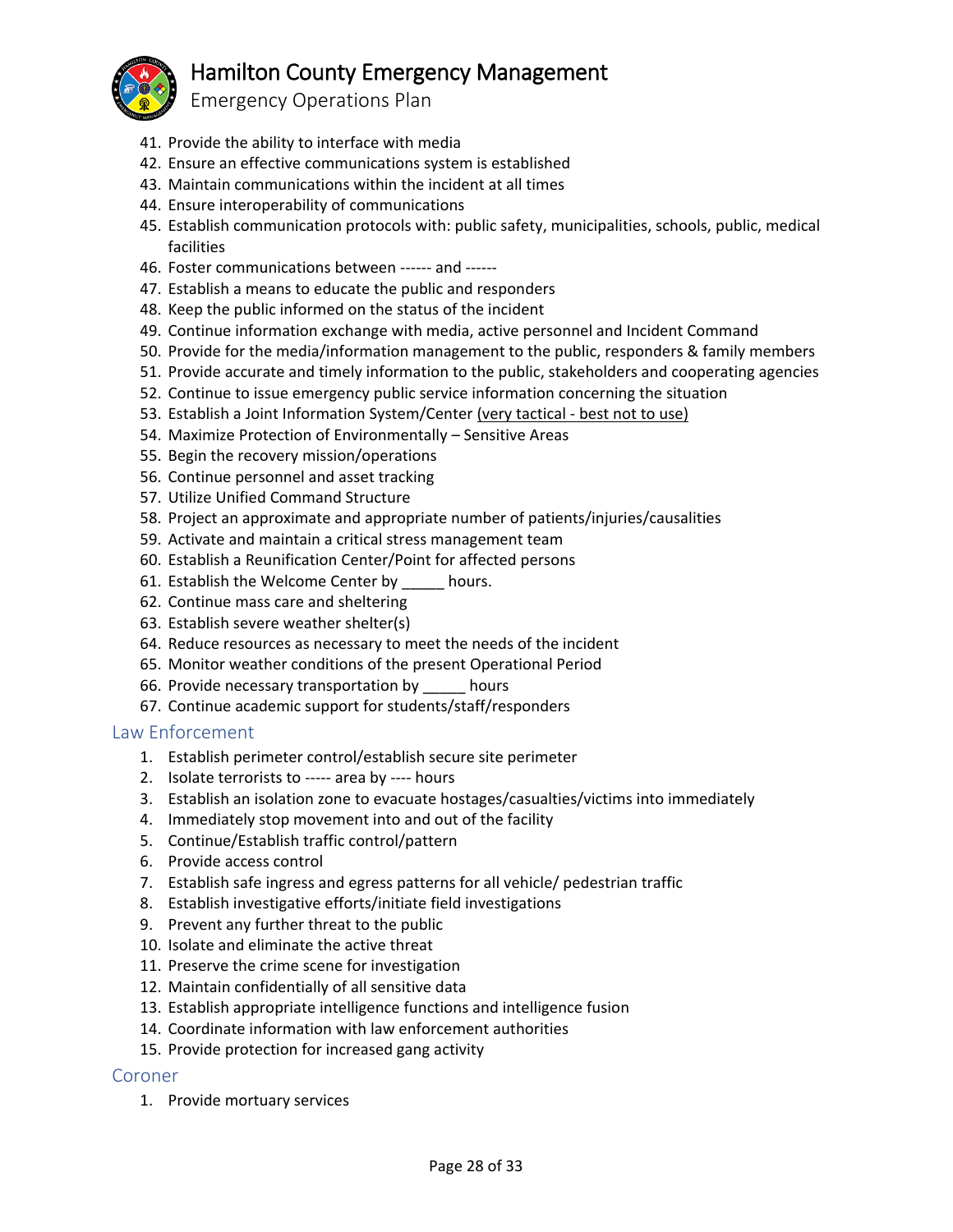

Emergency Operations Plan

- 2. Establish the ability to interface with the coroner's office
- 3. Manage incident causalities

#### <span id="page-28-0"></span>Fire/EMS/HazMat

- 1. Provide Hazardous Materials mitigation to include decontamination
- 2. Identify all Hazardous Materials carried on the --------
- 3. Mitigate life safety/environmental hazards caused by leaking hazardous materials
- 4. Conduct Hazmat operations in accordance with the site safety plan
- 5. Identify current and potential hazardous materials releases with potential impacts to the public and environment including: Human Exposure, Municipal Water Supplies, Air Quality, etc. --------
- 6. Establish HAZMAT cleanup activities with a target completion time of ----hours
- 7. Continuously monitor waterways/air quality for possible contamination from hazardous materials
- 8. Provide the community with Fire and Emergency Services
- 9. Establish Emergency Medical Services to the impacted areas
- 10. Provide care for the injured
- 11. Continue fire suppression efforts in affected area
- 12. Protect private property, other improvements and identified areas of risk by utilizing the appropriate firefighting strategies
- 13. Apply recognized firefighting tactics and principles to control the fire area
- 14. Keep abreast of changing fire conditions
- 15. Provide support for fire suppression activities
- 16. Continue search and rescue efforts/operations
- 17. Initiate fire investigation efforts
- 18. Utilize best practices for smoke management

#### <span id="page-28-1"></span>Public Works

- 1. Establish debris removal efforts in the affected areas
- 2. Maintain all routine public works services
- 3. Coordinate Public Utility Service issues (Gas, Electric, Water) [usually an Administrative Objective]
- 4. Secure all utilities before ------ hours to prevent gas leakage and electrical shock

#### <span id="page-28-2"></span>Public Health

- 1. Continue public health efforts/special needs services
- 2. Maintain facility isolation
- 3. Depopulate then dispose of ------- at the entire facility
- 4. Implement rapid testing for ------- on humans
- 5. Establish a temporary testing site near the facility
- 6. Establish biosecurity measures on site
- 7. Establish the ability to identify the source of a public health outbreak
- 8. Continue to define the scope of the outbreak
- 9. Provide the ability to process and analyze pertinent information about the evolving disease outbreak
- 10. Continue surveillance of medical needs
- 11. Continue surveillance efforts of the outbreak
- 12. Characterize the organism including antibiotics resistance
- 13. Implement a mass fatality plan (countywide)
- 14. Initiate investigation efforts/establish field investigations with law enforcement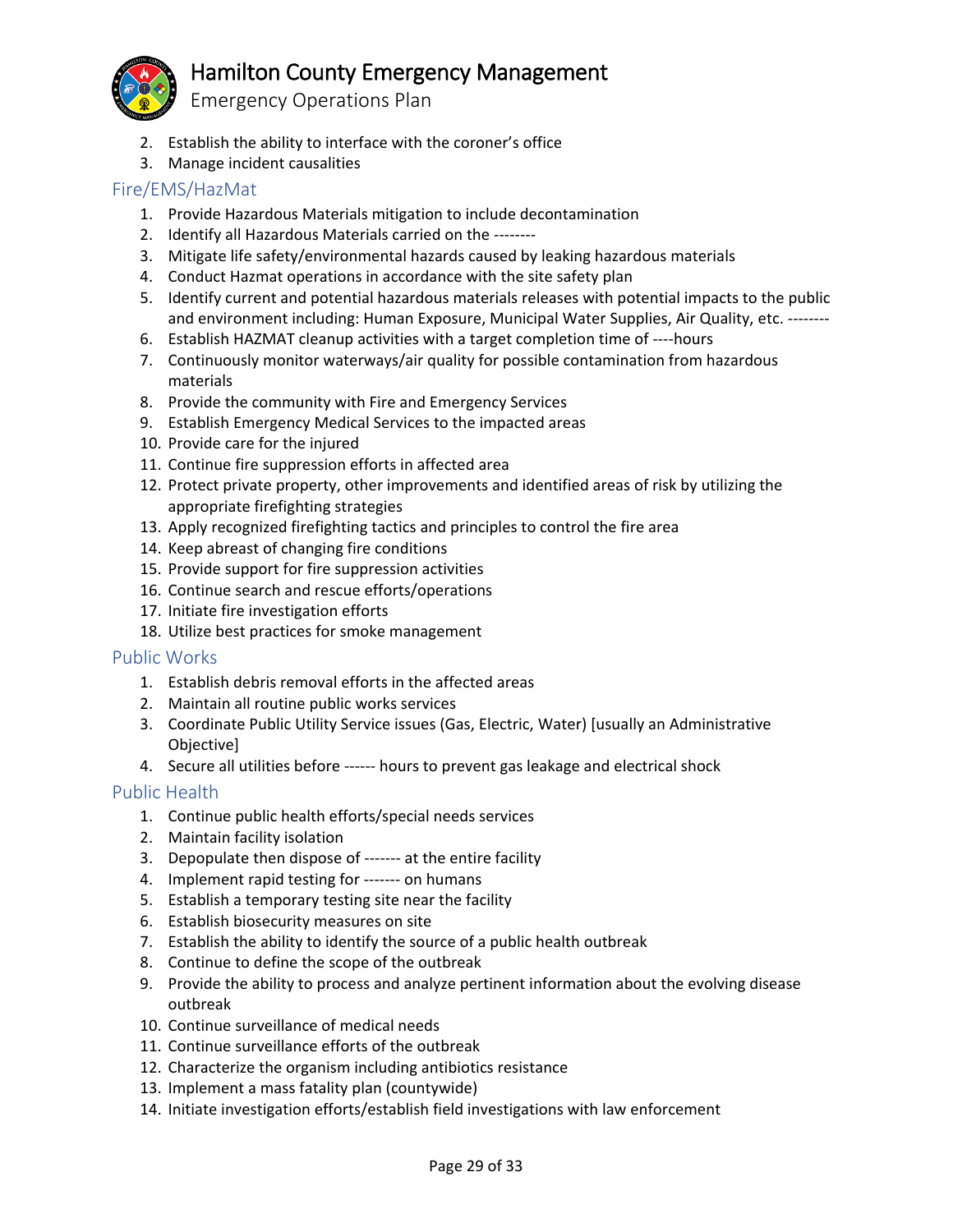Emergency Operations Plan

- 15. Continue investigative efforts to identify the source of the outbreak
- 16. Continue to coordinate Public Health activities between agencies and partners
- 17. Fulfill SNS Mission (Strategic National Stockpile)
- 18. Ensure adequate medical supplies are available

#### <span id="page-29-0"></span>Wildlife Maintenance Objectives

- 1. Continue detoxification operations
- 2. Continue sentinel organism monitoring of chemical operations
- 3. Communicate with Unified Command members to ensure compliance with waterway security and maintenance
- 4. Complete preparations for all aspects of -------- application and detoxification
- 5. Protect Threatened, Endangered and Sensitive Species
- 6. Recover and Rehabilitate Injured Wildlife

#### <span id="page-29-1"></span>Training Objectives

- 1. Provide for the safety of students, staff, the public and infrastructure
- 2. Ensure the safe conduct of training with the greatest amount of participation possible
- 3. Establish a safe and learning conducive environment for students
- 4. Provide an environment that facilities student learning
- 5. Provide comprehensive instruction regarding -------
- 6. Provide a forum for interaction between those responsible for --------
- 7. Assist in the development of professional credentials for those involved in the field of ---------
- 8. Teach the highest standards of professional ethics
- 9. Complete all instructional objectives
- 10. Return all facilitates to the previous state of readiness
- 11. Complete all course-related documentation in compliance with the Class Check List
- 12. Professionally represent the ------ Agency, both on and off-site
- 13. Assist them ------ in the planning and operation of the ------- event
- 14. Develop assignment lists for the instruction staff that give them proper guidance for conducting their training
- 15. Strength the relationship between ------ and ------
- 16. Contain Fire to the designated training area
- 17. Protect identified areas of risk within the training area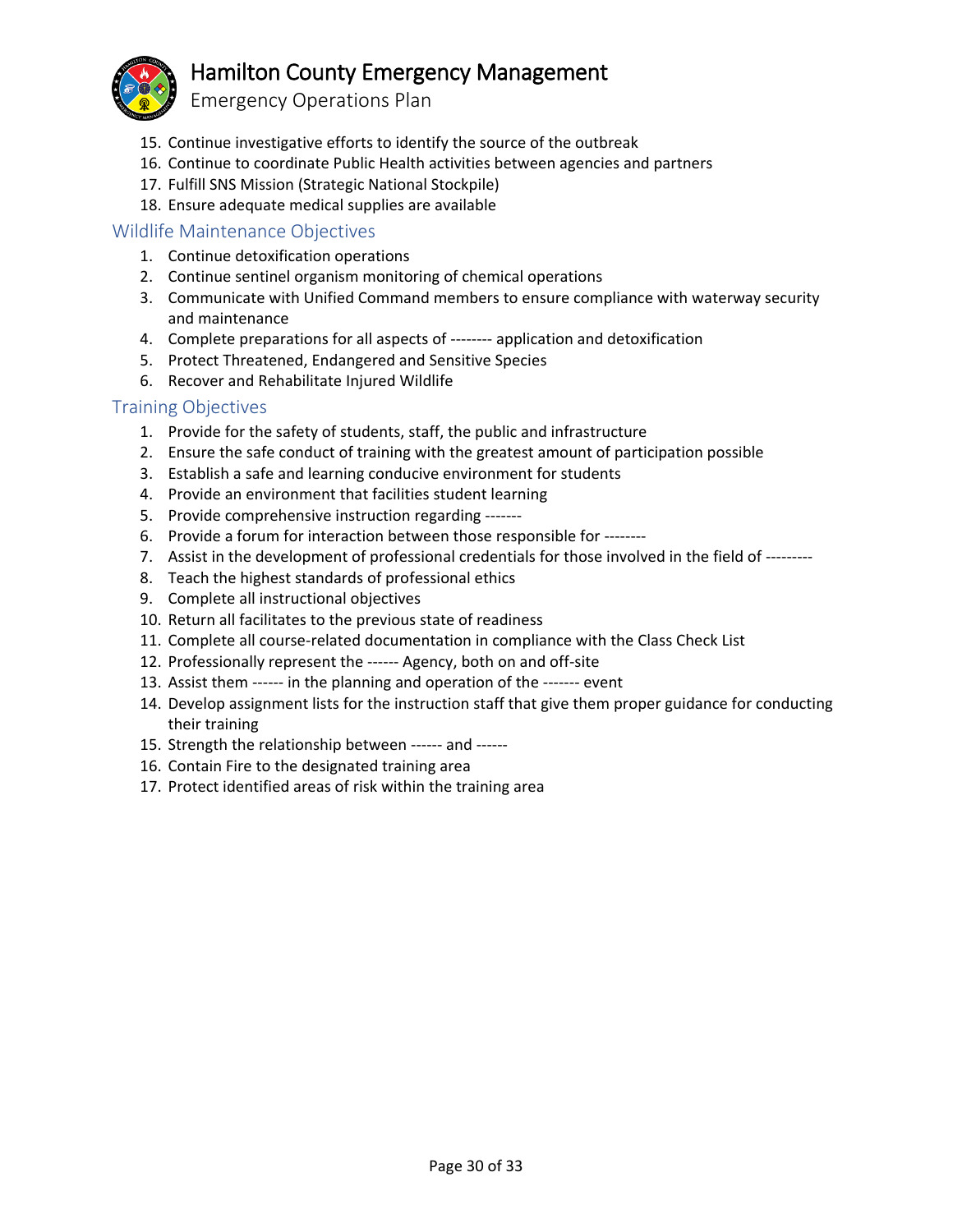Emergency Operations Plan

# <span id="page-30-0"></span>Appendix D - Critical Response

 $\square$  Send out EOC alert and establish reporting timeline

☐Establish scribe at EOC to track information and manage WebEOC

All alerts must be uploaded to WebEOC

☐Determine EOC activation level

 $\Box$ Begin following Battle Rhythm

- Establish a conference call schedule
- Establish an Executive Summary schedule

☐Activate CERT

- Call center
- Technical support
- Liaison staffing
- SAR
- Staffing of critical resources

#### ☐Media Activities

☐Activate Tammy Sanders to monitor social media

 $\square$ Post on social media HCEM is supporting the incident

 $\Box$ Request the American Red Cross and Salvation Army immediately due to lead time

 $\Box$ Is transportation needed? (Janus, school buses, etc.)

#### ☐Determine EMA/HCHD/HCSO Resources

- ATVs
- Light towers
- Generators
- Pallets of water and coolers
- Tents
	- o Pop up tents
	- o Large tents (at least one hour to set up)

 $\Box$ Request maps, imaging, and building plans

☐Drone ops

- Need sustained ops?
- Where to stream and how?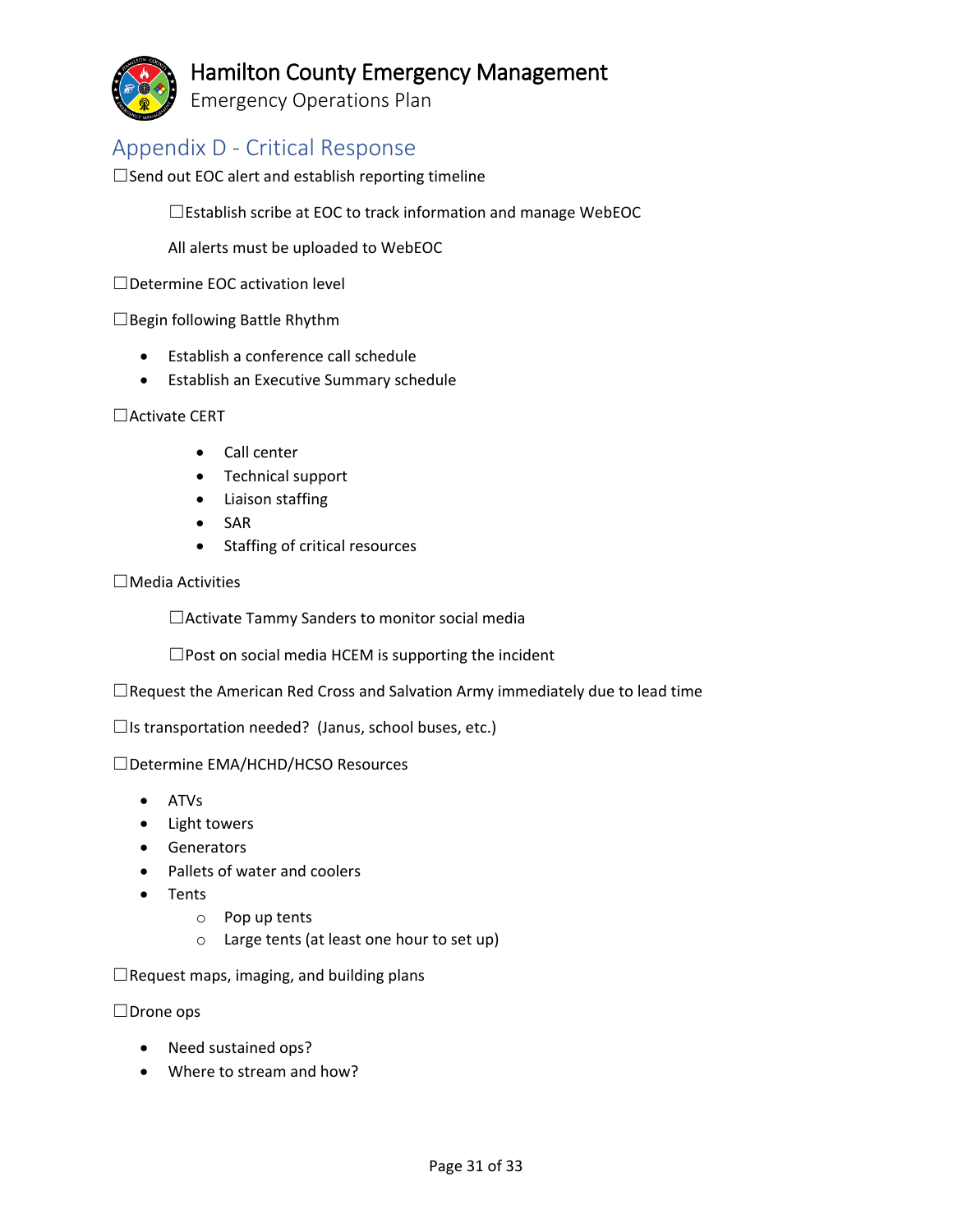

Emergency Operations Plan

### <span id="page-31-0"></span>Logistics

#### <span id="page-31-1"></span>Immediate Needs

☐Water

☐Shelter from sun/heat/cold/elements

- $\Box$ Large cooler/portable morgue
- □AM Transmitter for road closures
	- Are there other forms of communication (school notifications, EAS, etc.)?
	- Who is our audience
	- What is our message

#### <span id="page-31-2"></span>Sustained Operations

 $\Box$ Long term feeding solutions

 $\Box$ Mental health for first responders

☐Staffing for multiple operational periods

☐Sustained fuel support

☐Fuel transport

 $\Box$  Fuel supply

☐Site on Wheels from Verizon and AT&T

# <span id="page-31-3"></span>Considerations for Sustained Operations

- 1. Multiple Operational Periods Staffing
- 2. Briefing Agenda
- 3. Change in EOC activation level
- 4. Begin normal planning P process through the implementation of the Battle Rhythm
- 5. Consult planning objectives document
- 6. Power operations
- 7. Fuel operations
- ☐Portlets
- ☐Rehab
- $\Box$  Light towers
- ☐Radio cache
- ☐Plan to manage food donations

☐Include Health Department Food Inspections

☐Morgue/Coroner Support